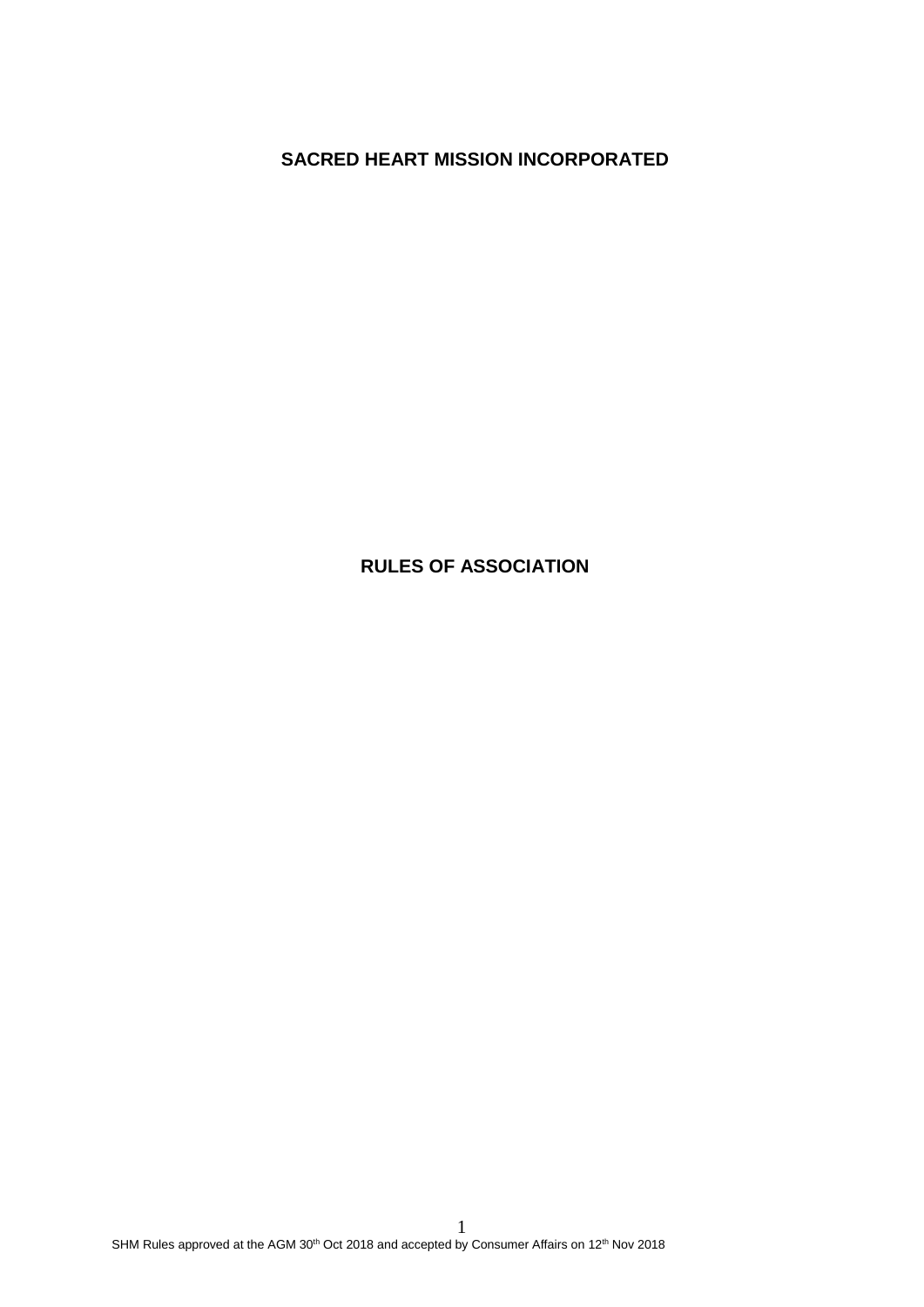# **TABLE OF PROVISIONS**

#### **PART 1 – PRELIMINARY**

- 1. Name
- 2. Purposes and Preamble
- 3. Financial year
- 4. Interpretation

# **PART 2 – POWERS OF ASSOCIATION**

- 5. Powers of Association
- 6. Not for profit organisation

# **PART 3 – MEMBERS, DISCIPLINARY PROCEDURES AND GRIEVANCES**

## **Division 1 - Membership**

- 7. Members
- 8. Application for membership
- 9. Consideration of application
- 10.New membership
- 11.Rights not transferable
- 12.Ceasing membership
- 13.Entrance fee and annual subscription
- 14.Register of Members
- 15.General rights of Members

# **Division 2 – Disciplinary action**

- 16.Grounds for taking disciplinary action
- 17.Disciplinary subcommittee
- 18.Notice to Member
- 19.Decision of subcommittee
- 20.Appeal rights
- 21.Conduct of Disciplinary appeal meeting

## **Division 3 – Grievance Procedure**

- 22.Application
- 23.Parties must attempt to resolve the dispute
- 24.Appointment of mediator
- 25.Mediation process
- 26.Failure to resolve dispute by mediation

# **PART 4 – GENERAL MEETINGS OF THE ASSOCIATION**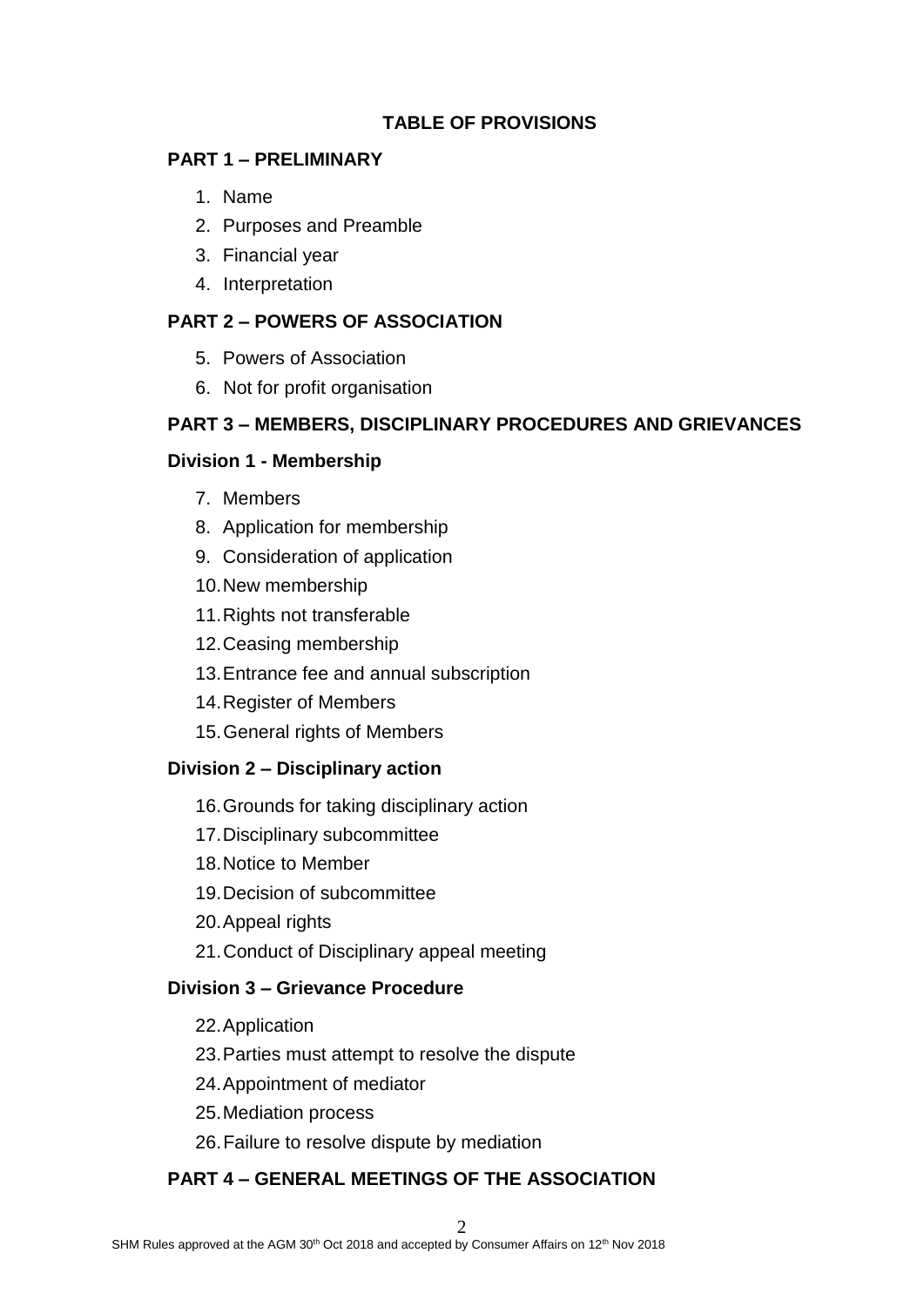- 27.Chairperson of General Meeting
- 28.Annual general meetings
- 29.Appointment to positions of Vice Chairperson, Secretary and Treasurer
- 30.Special general meetings
- 31.Special general meeting held at the request of Members
- 32.Notice of General Meetings

33.Proxies

- 34.Use of technology
- 35.Quorum at General Meetings
- 36.Adjournment of General Meeting
- 37.Voting at General Meeting
- 38.Special resolutions
- 39.Determining whether resolution is carried
- 40.Minutes of General Meeting

# **PART 5 – BOARD**

# **Division 1 – Powers of Board**

41.Responsibility and powers

# **Division 2 – Composition of the Board and duties of Members**

- 42.Composition of Board
- 43.General duties
- 44.Secretary
- 45.Treasurer

# **Division 3 – Election of Board members and tenure of office**

- 46.Board members bound by Rules of Association
- 47.Appointment of Chairperson
- 48.Appointment of the Delegate of the Episcopal Vicar
- 49.Appointment of Episcopal Vicar Appointees
- 50.Election of Member Appointees to the Board
- 51.Ballot
- 52.Term of office
- 53.Vacation of office
- 54.Filling casual vacancies

# **Division 4 – Meetings of the Board**

# 55.Meetings of the Board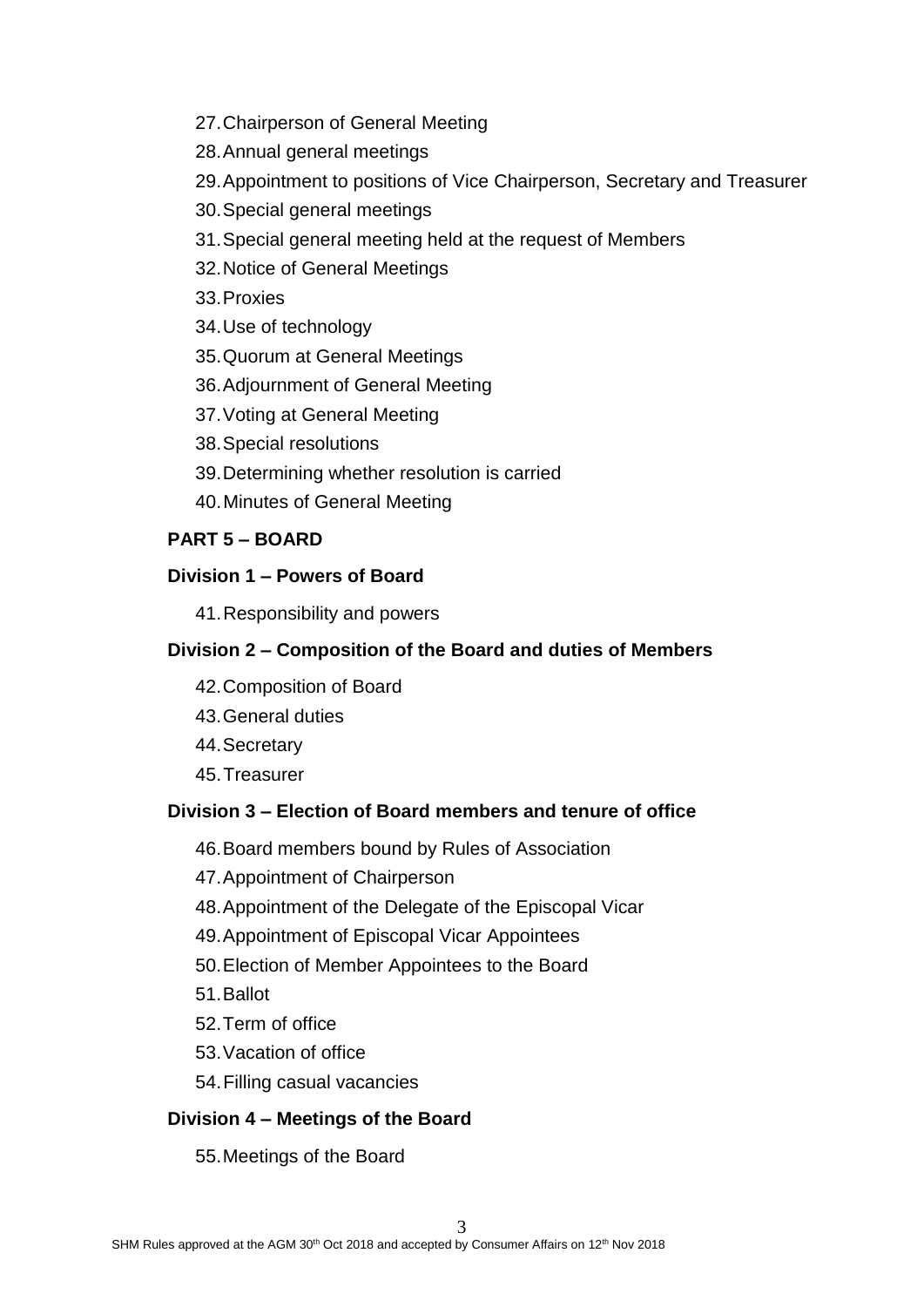- 56.Notice of meetings
- 57.Urgent meetings
- 58.Procedure and order of business
- 59.Use of technology
- 60.Quorum
- 61.Voting
- 62.Conflict of interest
- 63.Minutes of meeting
- 64.Leave of absence

# **PART 6 – FINANCIAL MATTERS**

- 65.Funds
- 66.Management of funds
- 67.Financial records
- 68.Financial statements

## **PART 7 – GENERAL MATTERS**

69.Registered Address 70.Notice requirements 71.Custody and inspection of books and records 72.Winding up and cancellation 73.Alteration of Rules 74.Auditor 75.Indemnity

**SCHEDULE 1** - Nomination Form, Membership of Association

**SCHEDULE 2** - Form of Appointment of Proxy

**SCHEDULE 3** - Tenure of Board members, Subrules 52.3 (a) and 52.4 (a)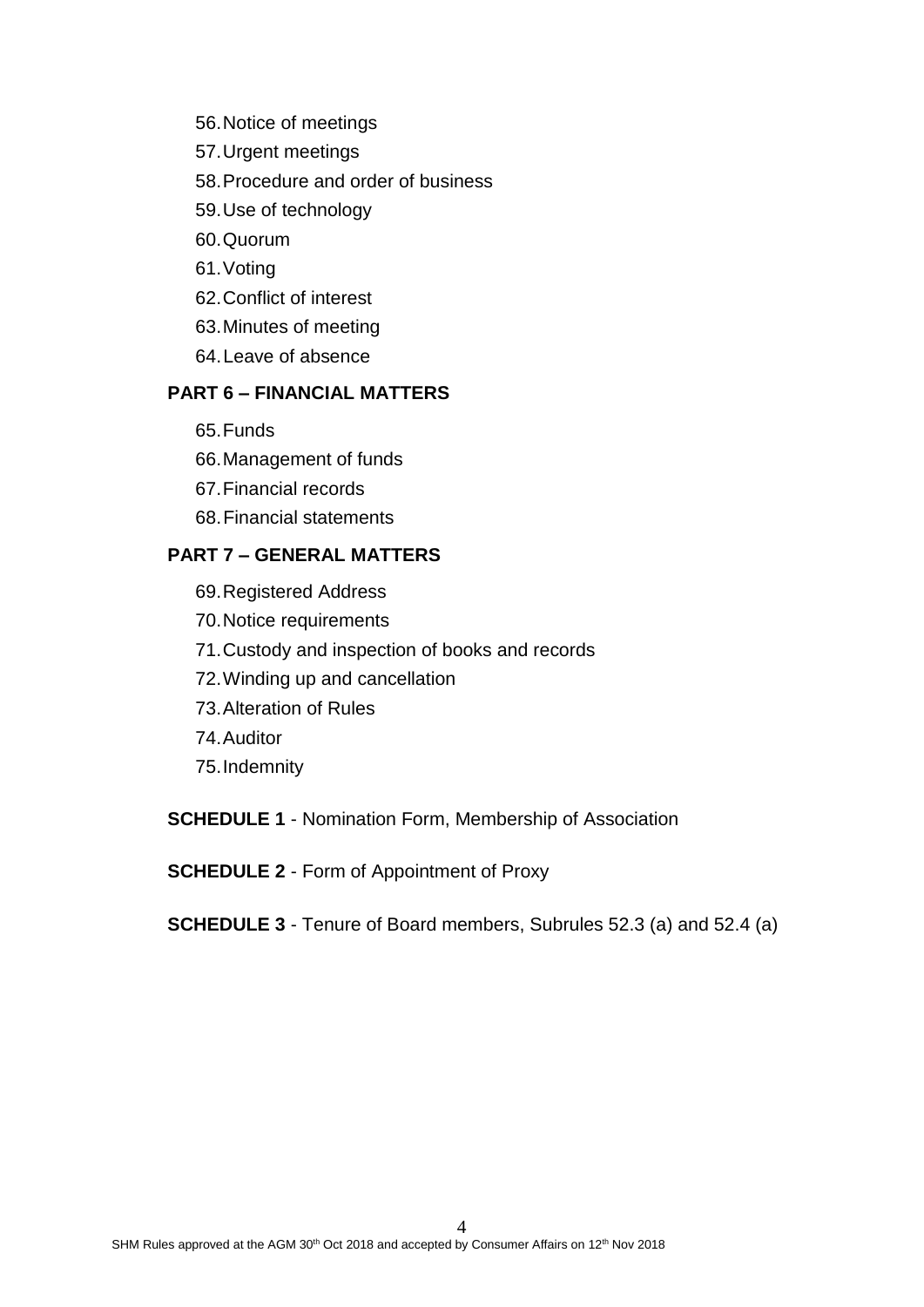# **PART 1 - PRELIMINARY**

#### **1. Name**

The name of the Incorporated Association is Sacred Heart Mission Incorporated.

#### **2. Purposes and Preamble**

#### **2.1. Preamble**

- **(a)** Sacred Heart Mission has its origins in the welcoming response to those who came knocking on the door of the presbytery seeking food and shelter.
- **(b)** In 1982, a small team of committed staff gathered, and with the support of the parishioners of St Kilda West, took up the Gospel call of Jesus Christ: "for I was hungry and you gave me food; I was thirsty and you gave me drink; I was a stranger and you made me welcome; naked and you clothed me, sick and you visited me, in prison and you came to see me" Mt 25: verses 35-36.
- **(c)** Since that time, the Mission has continued to respond to the basic needs of those who seek assistance. Progressively, it has sought to provide services which also address the underlying causes of disadvantage and help people to live life to the full.
- **(d)** From its beginnings, Sacred Heart Mission has seen its work as living the story of Jesus' life and teachings in today's world. This work continues to be centred around St Kilda and is sustained by the deep pool of generosity and talent within the organisation and the broader community.
- **(e)** This Preamble is central to the philosophy of Sacred Heart Mission being the Catholic Church in action and is supported by the Parish of St Kilda West and Elwood.

#### **2.2. Purpose**

The purpose of the Association is:

To provide support, care and nurturing for the purposes of alleviating and preventing homelessness, poverty and social isolation in the City of Port Phillip and in other localities of need as required, regardless of race, creed, sex, or age, and in particular to:

- **(a)** provide support and care to people experiencing poverty, who are socially excluded, have physical or mental health concerns, homeless or at risk of homelessness, or drug and/or alcohol dependent;
- **(b)** provide health care, food, clothing and other material support to those in need;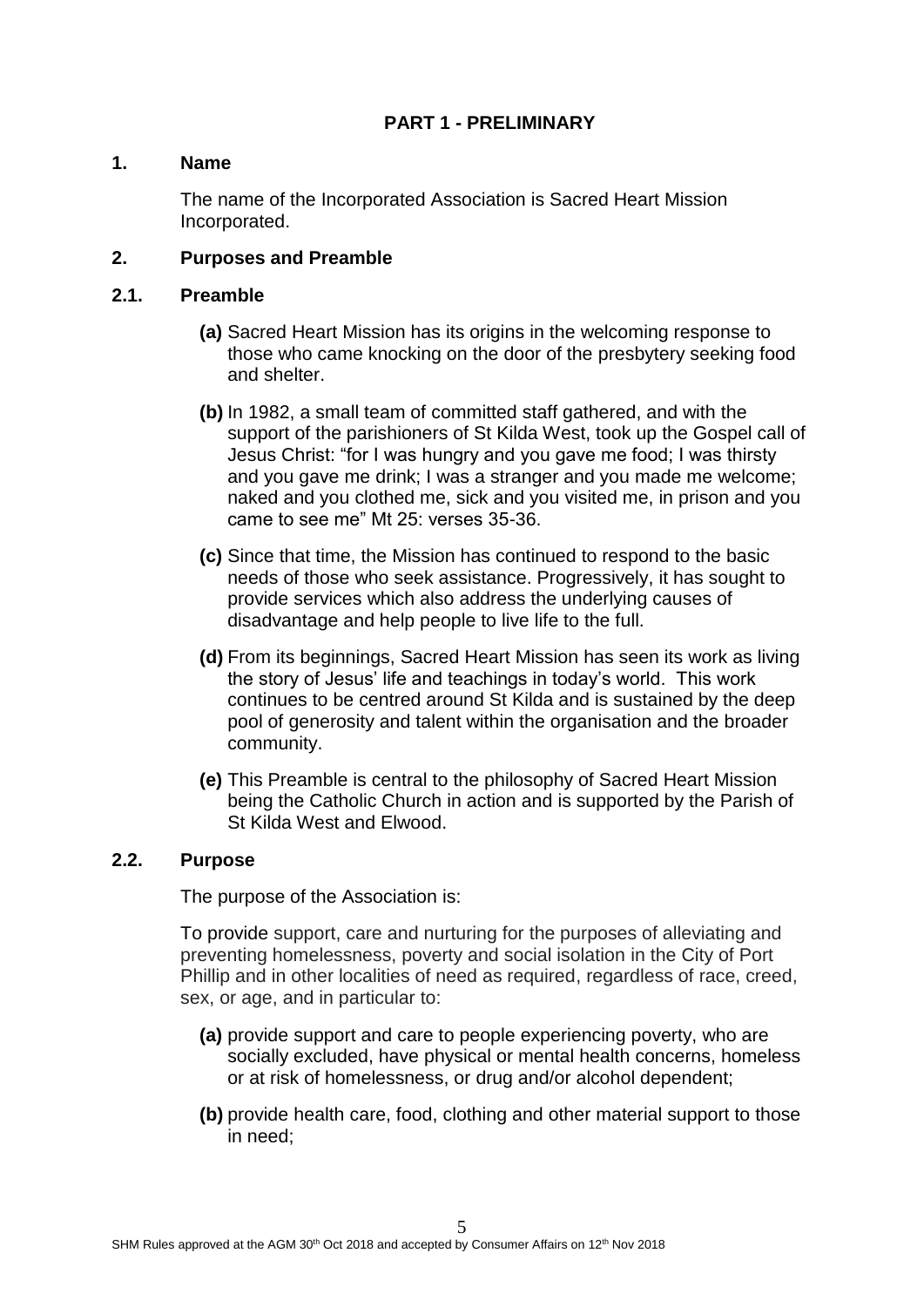- **(c)** provide shelter, either temporary or permanent, to those who are homeless or at risk of homelessness and/or socially isolated;
- **(d)** establish programs that provide a range of diverse services that achieve permanent outcomes for people and support their connection to their communities and contribution to society both socially and or economically; and
- **(e)** provide support and care within the framework of Catholic Social Teaching.

## **3. Financial year**

The Financial year of the Association is each period of 12 months ending on 30 June in each year.

#### **4. Interpretation**

**4.1.** Definitions

In these Rules:

**"Absolute majority"** of the Board means a majority of the Board members currently holding office and entitled to vote at the time (as distinct from a majority of the Board members present at the Board Meeting);

**"Act"** means the Associations Incorporation Reform Act 2012 of the State of Victoria and any regulations under the Act;

**"Archbishop"** means the Catholic Archbishop for the timebeing of the Archdiocese or the person duly administering the Archdiocese from time to time;

**"Archdiocese"** means the Roman Catholic Archdiocese of Melbourne;

**"Association"** means Sacred Heart Mission Incorporated;

**"Board"** means the committee having management of the business of the Association;

**"Board Meeting"** means a meeting of the Board held in accordance with these Rules;

**"Board member"** means a person appointed or elected to the Board;

**"Chairperson"** means the person appointed as chairperson of the Board pursuant to Rule 47;

**"Delegate of the Episcopal Vicar"** means the person appointed by the Episcopal Vicar as his delegate pursuant to Rule 48;

**"Delegated Authorities"** means authorities issued by the Board from time to time;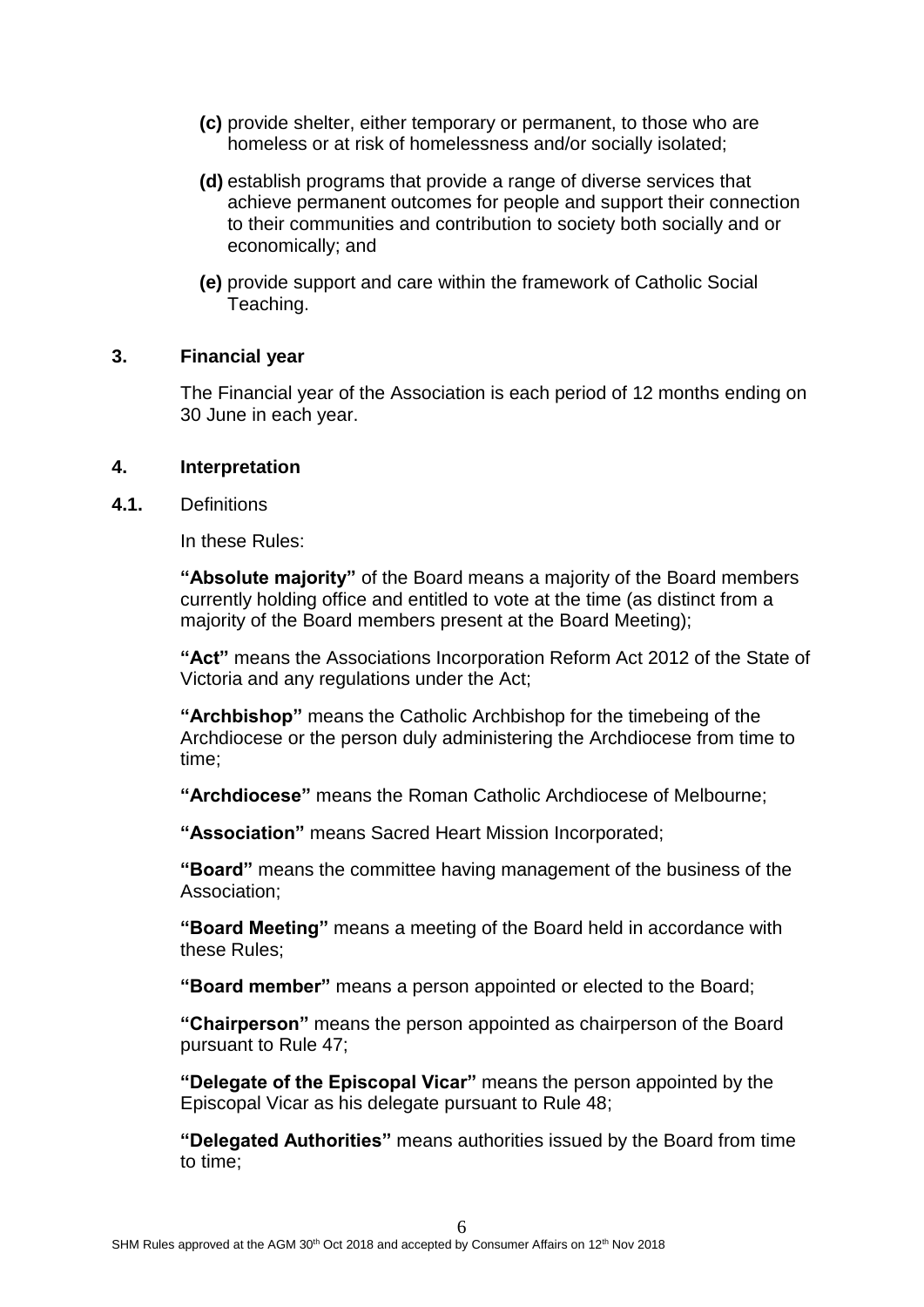**"Disciplinary appeal meeting"** means a meeting of the Members of the Association convened under subrule 20.3;

**"Disciplinary meeting"** means a meeting of the Board convened for the purposes of Rule 19;

**"Disciplinary subcommittee"** means the subcommittee appointed under Rule 17;

**"Episcopal Vicar Appointees"** means those persons appointed to the Board under Rule 49;

**"Episcopal Vicar"** means the person for the timebeing occupying the position of the Episcopal Vicar for Social Welfare in the Archdiocese;

**"Executive Members"** means the Chairperson, Vice Chairperson and Secretary of the Association;

**"Financial year"** means the 12 month period specified in Rule 3;

**"General Meeting"** means a general meeting of Members convened in accordance with these Rules and includes an annual general meeting, a special general meeting and a disciplinary appeal meeting;

**"Government"** means Local, State or Federal government of Australia;

**"Member"** means a Member of the Association;

**"Member Appointees"** means those persons elected to the Board under Rule 50;

**"Parish"** means the Catholic Parish of St Kilda West and Elwood;

**"Parish Priest"** means the person for the timebeing appointed by the Archbishop as the Parish Priest or administrator of the Parish;;

**"Register of Members"** means the register referred to in Rule 14;

**"Rules"** or **"these Rules"** means the rules of the Association including any amendments lawfully made;

**"Secretary"** means the person appointed as such from time to time pursuant to Rule 29;

**"Special resolution"** means a resolution that requires not less than three quarters of the Members voting at a General Meeting, whether in person or by proxy, to vote in favour of the resolution;

**"The Registrar"** means the Registrar of Incorporated Associations;

**"Treasurer"** means the person appointed as such from time to time pursuant to Rule 29.

**"Vice Chairperson"** means the person appointed as such pursuant to Rule 29;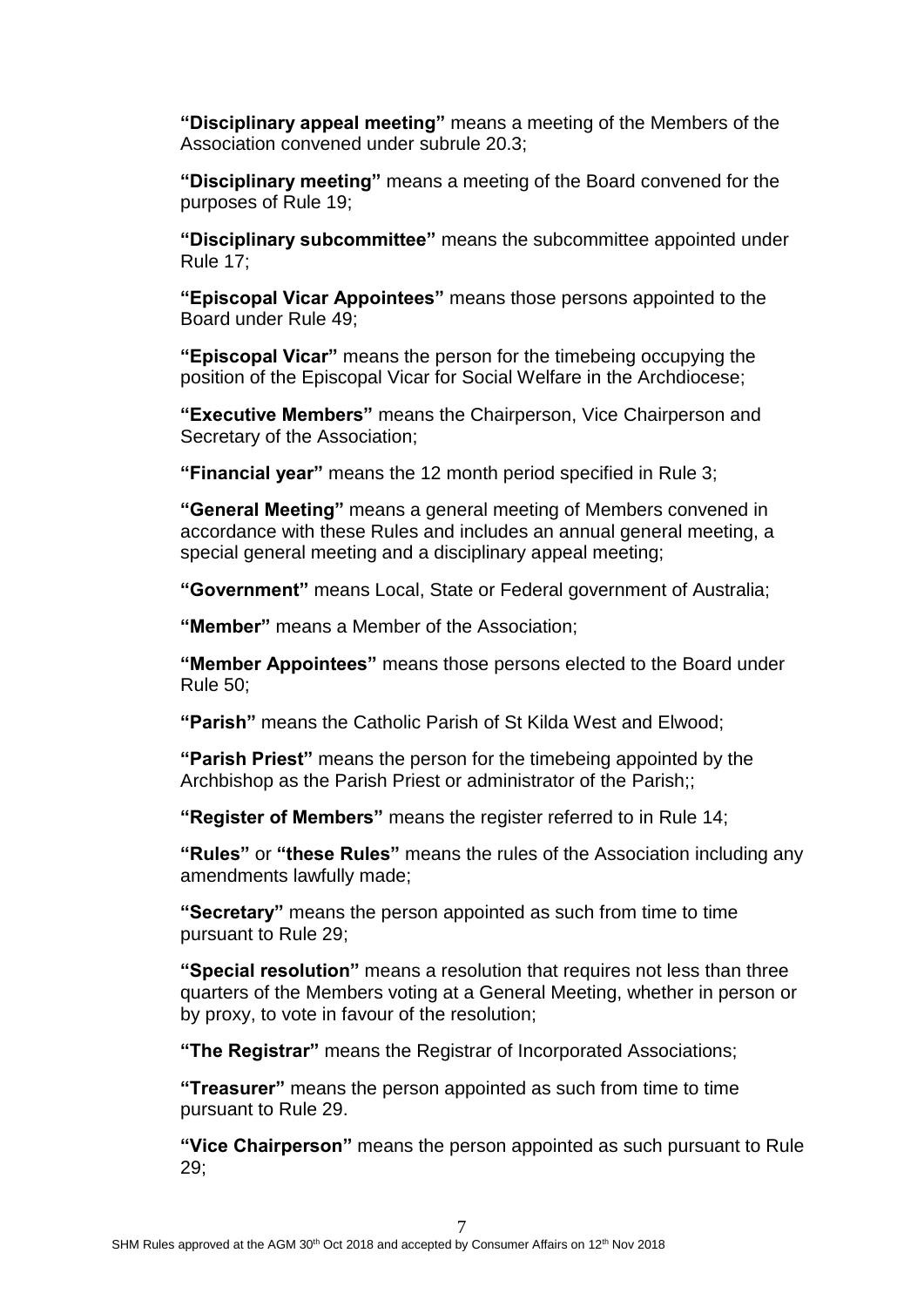# **PART 2 – POWERS OF ASSOCIATION**

#### **5. Powers of Association**

- **5.1.** Subject to the Act, the Association has power to do all things incidental or conducive to the attainment of its purposes.
- **5.2.** Without limiting subrule 5.1, the Association may—
	- **(a)** acquire, hold and dispose of real or personal property;
	- **(b)** open and operate accounts with financial institutions;
	- **(c)** invest its money in any security in which trust monies may lawfully be invested;
	- **(d)** raise and borrow money on any terms and in any manner as it thinks fit;
	- **(e)** secure the repayment of money raised or borrowed, or the payment of a debt or liability;
	- **(f)** appoint agents to transact business on its behalf; and
	- **(g)** enter into any other contract it considers necessary or desirable.
- **5.3.** The Association may only exercise its powers and use its income and assets (including any surplus) for its purposes.

#### **6. Not for profit organisation**

- **6.1.** The Association must not distribute any surplus, income or assets directly or indirectly to its Members.
- **6.2.** Subrule 6.1 does not prevent the Association from paying a Member
	- **(a)** reimbursement for expenses properly incurred by the Member; or
	- **(b)** for goods or services provided by the Member

if this is done in good faith on terms no more favourable than if the Member was not a Member.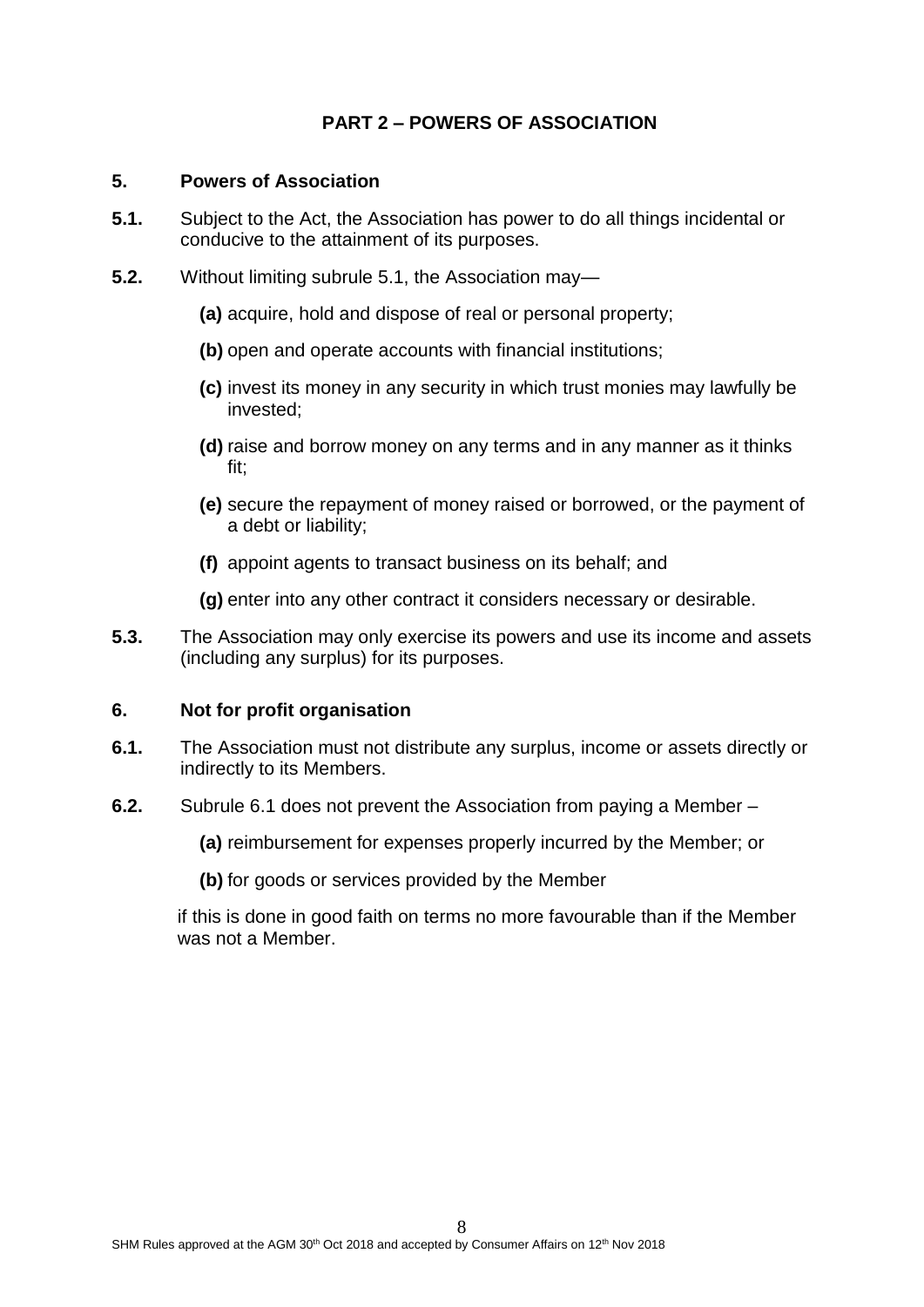# **PART 3 – MEMBERS, DISCIPLINARY PROCEDURES AND GRIEVANCES**

# **Division 1 - Membership**

## **7. Members**

- **7.1.** The following persons are eligible to apply to become Members:
	- **(a)** members of the Parish;
	- **(b)** persons who support the philosophy, purposes and activities of the Association and who provide their services at no charge to help the Association achieve its purposes.
- **7.2.** The persons in the roles of Parish Priest, the Delegate of the Episcopal Vicar and the Chairperson are automatically Members.
- **7.3.** The Association must have at least five members and a total of up to 100 members.

# **8. Application for membership**

- **8.1.** To apply to become a Member, persons described in subrules 7.1(a) and 7.1(b) must submit a signed, written application, in the form set out in Schedule 1, to the Association, stating that the person:
	- **(a)** wishes to become a Member;
	- **(b)** supports the purposes of the Association; and
	- **(c)** agrees to comply with these Rules.

# **9. Consideration of application**

- **9.1.** Application for admission to membership of the Association submitted by the persons described in subrules 7.1(a) and 7.1(b) shall be considered as follows:
	- **(a)** An application in the form set out in Schedule 1 must be lodged with the Association.
	- **(b)** The Board and the Parish Priest shall review an application for membership as soon as practicable after it has been received and, where approved, shall submit it to the Episcopal Vicar for final approval.
	- **(c)** As soon as practicable after the Episcopal Vicar advises the Board that he has approved the application, the Board shall admit the applicant to membership of the Association and shall cause the Secretary to:
		- **(i)** enter that person's name in the Register of Members; and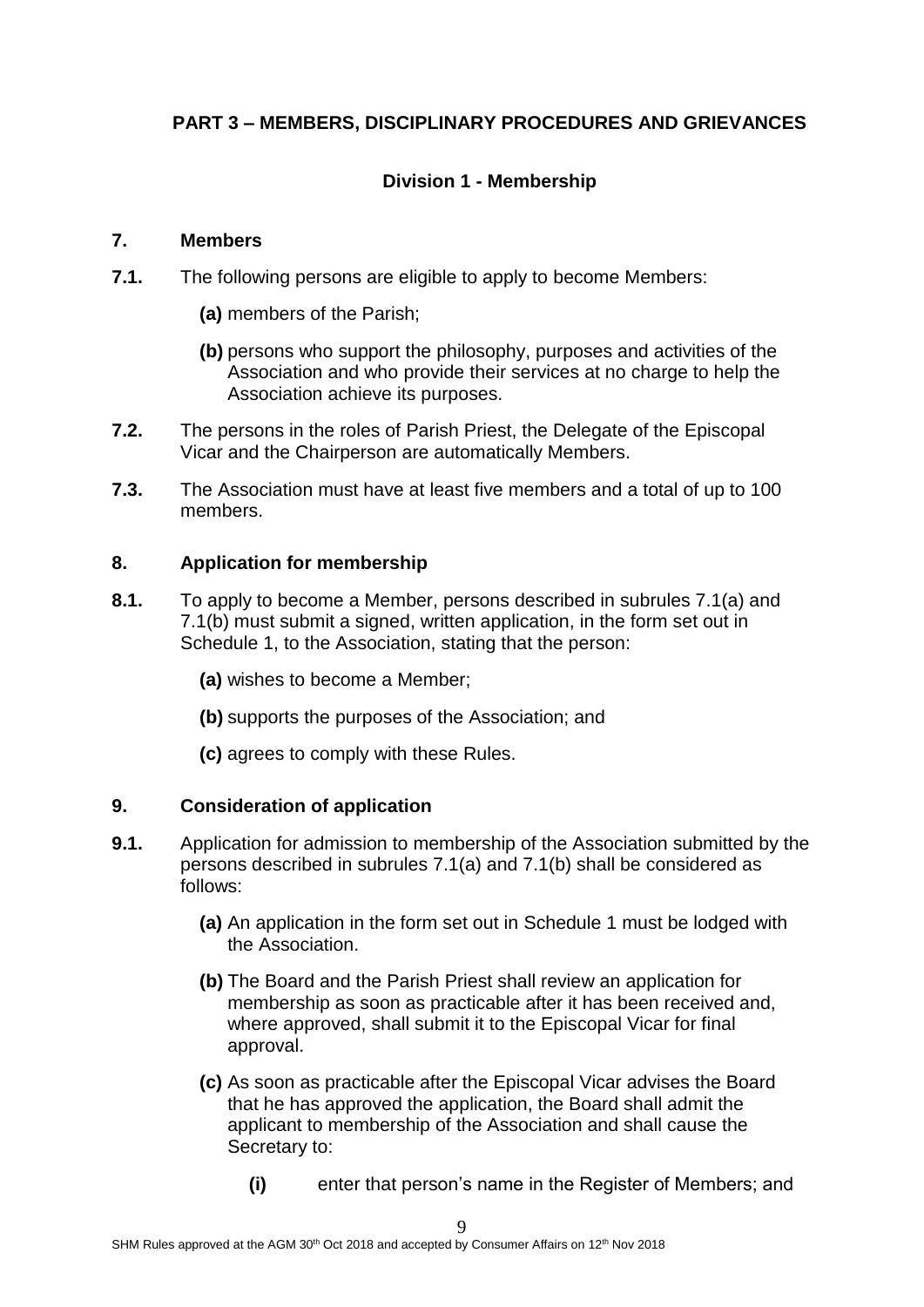- **(ii)** notify the applicant, in writing, of the decision to admit them to membership.
- **9.2.** No reason need be given for the rejection of an application.

# **10. New membership**

A person becomes a Member from the date the Board admits that person to membership under Rule 9.1(c) and, subject to subrule 15.2, is entitled to exercise his or her rights of membership from that date.

# **11. Rights not transferable**

The rights of a Member are not transferable and end when membership ceases.

# **12. Ceasing membership**

- **12.1.** The membership of a person ceases:
	- **(a)** on resignation, expulsion or death; or
	- **(b)** by revocation by the Episcopal Vicar at any time by notice in writing ; or
	- **(c)** by revocation by the Board at any time by notice in writing if the Member is no longer eligible under subrule 7.1.
- **12.2.** A Member may resign from the Association by giving notice in writing to the Chairperson.
- **12.3.** A Member is taken to have resigned if:
	- **(a)** the Chairperson has made a written request to the Member to confirm that he or she wishes to remain a Member; and
	- **(b)** the Member has not, within three months after receiving that request, confirmed in writing that he or she wishes to remain a Member.
- **12.4.** If a person ceases to be a Member, the Secretary must, as soon as practicable, enter the date the person ceased to be a Member in the Register of Members and notify the Episcopal Vicar.

# **13. Entrance fee and annual subscription**

There shall be no entrance fees, annual subscriptions or other fees payable by Members with respect of their membership.

## **14. Register of Members**

- **14.1.** The Secretary must keep and maintain a Register of Members that includes,
	- **(a)** for each current Member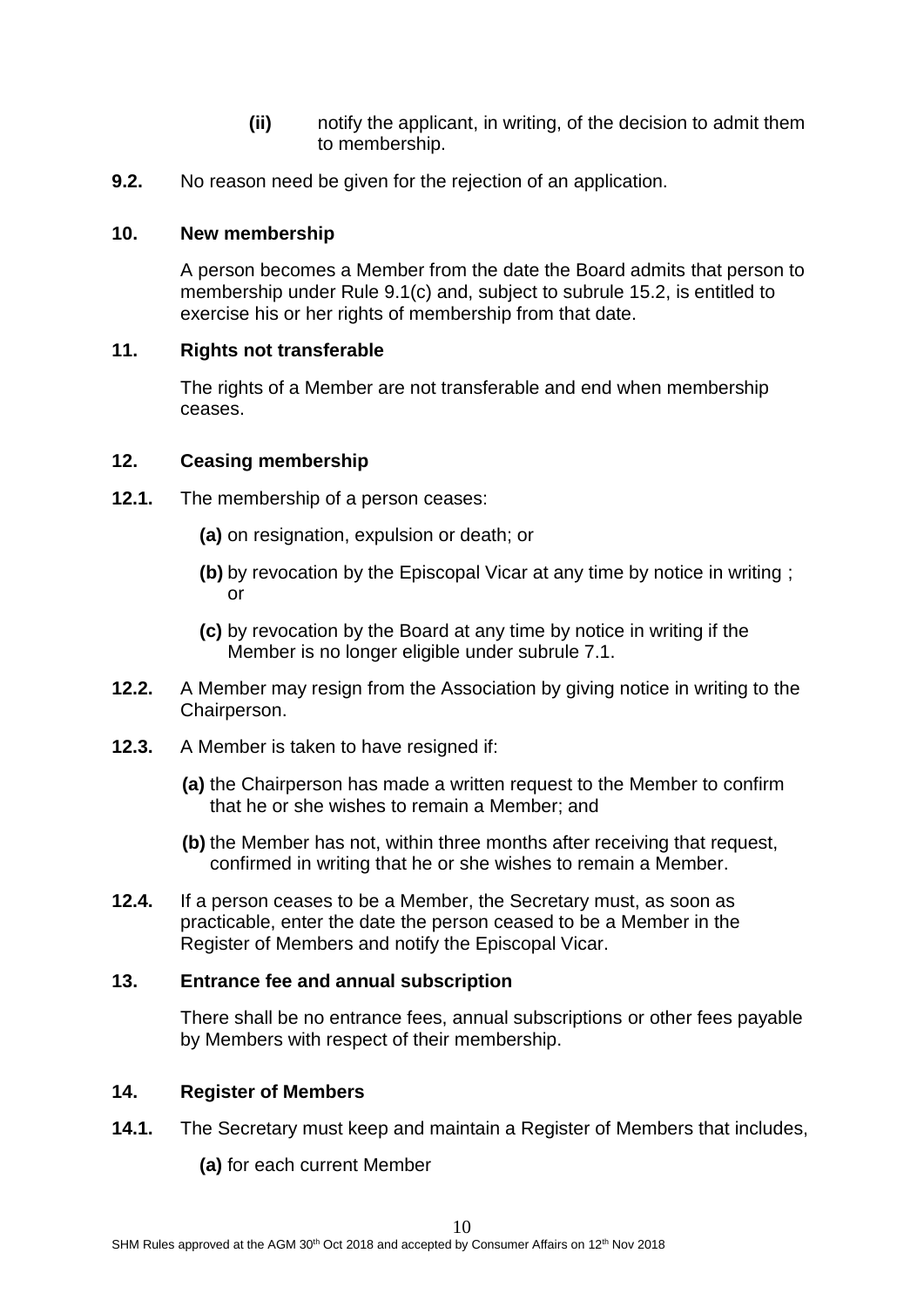- **(i)** the Member's name;
- **(ii)** the address for notice last given by the Member;
- **(iii)** the date of becoming a Member;
- **(iv)** any other information determined by the Board; and
- **(b)** for each former Member, the Member's name and the date of ceasing to be a Member.
- **14.2.** Any Member may, at a reasonable time and free of charge, inspect the Register of Members. However, access may be restricted in accordance with the Act.
- **14.3.** A person cannot make improper use of the information about another person obtained from the Register of Members of the Association and can only use this information if it relates directly to management and purposes of the Association.

## **15. General rights of Members**

- **15.1.** Members have the right—
	- **(a)** to receive notice of General Meetings and of proposed Special resolutions in the manner and time prescribed by these Rules;
	- **(b)** to submit items of business for consideration at a General Meeting;
	- **(c)** to attend and be heard at General Meetings;
	- **(d)** to vote at a General Meeting;
	- **(e)** to have access to the minutes of General Meetings; and
	- **(f)** to inspect the Register of Members.
- **15.2.** A Member is not entitled to vote if the Member's membership rights are suspended for any reason.

# **Division 2 – Disciplinary action**

## **16. Grounds for taking disciplinary action**

- **16.1.** The Association may take disciplinary action against a Member in accordance with this Division if it is determined that the Member –
	- **(a)** has failed to comply with these Rules;
	- **(b)** refuses to support the purposes of the Association; or
	- **(c)** has engaged in conduct prejudicial to the Association.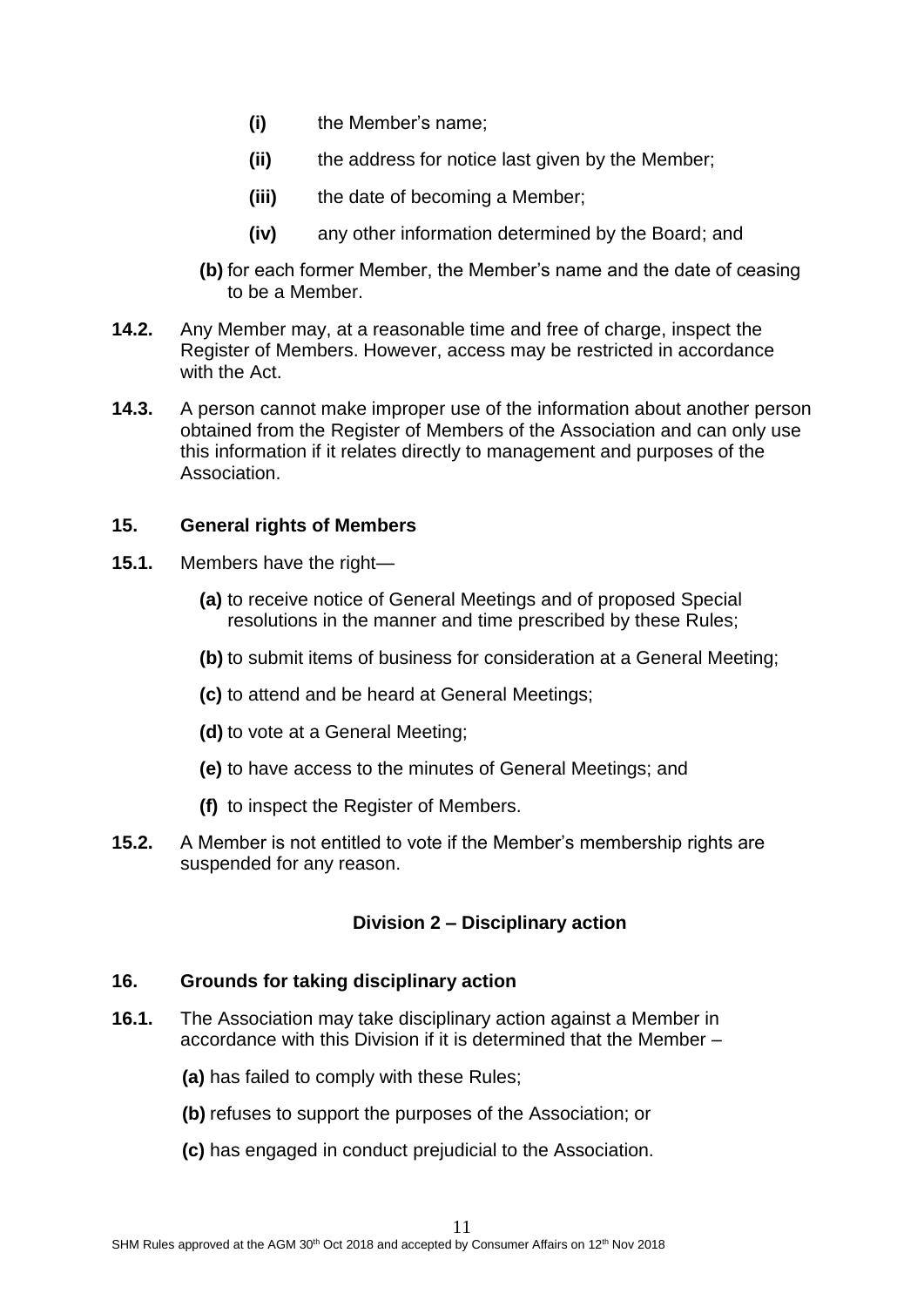#### **17. Disciplinary subcommittee**

- **17.1.** If the Board is satisfied that there are sufficient grounds for taking disciplinary action against a Member, the Board must appoint a Disciplinary subcommittee to hear the matter and determine what action, if any, to take against the Member.
- **17.2.** The members of the Disciplinary subcommittee
	- **(a)** may be Board members, Members of the Association or anyone else; but
	- **(b)** must not be biased against, or in favour of, the Member concerned.

#### **18. Notice to Member**

- **18.1.** Before disciplinary action is taken against a Member, the Chairperson must give written notice to the Member –
	- **(a)** stating that the Association proposes to take disciplinary action against the Member; and
	- **(b)** stating the grounds for the proposed disciplinary action; and
	- **(c)** specifying the date, place and time of the meeting at which the Disciplinary subcommittee intends to consider the disciplinary action (the *Disciplinary meeting*); and
	- **(d)** advising the Member that he or she may do one or both of the following;
		- **(i)** attend the Disciplinary meeting and address the Disciplinary subcommittee at that meeting;
		- **(ii)** give a written statement to the Disciplinary subcommittee at any time before the Disciplinary meeting; and
	- **(e)** setting out the Member's appeal rights under Rule 20.
- **18.2.** The notice must be given no earlier than 28 days, and no later than 14 days, before the Disciplinary meeting is held.

#### **19. Decision of subcommittee**

- **19.1.** At the Disciplinary meeting, the Disciplinary subcommittee must
	- **(a)** give the Member an opportunity to be heard;
	- **(b)** consider any written statement submitted by the Member;
- **19.2.** After complying with subrule 19.1, the Disciplinary subcommittee may
	- **(a)** take no further action against the Member; or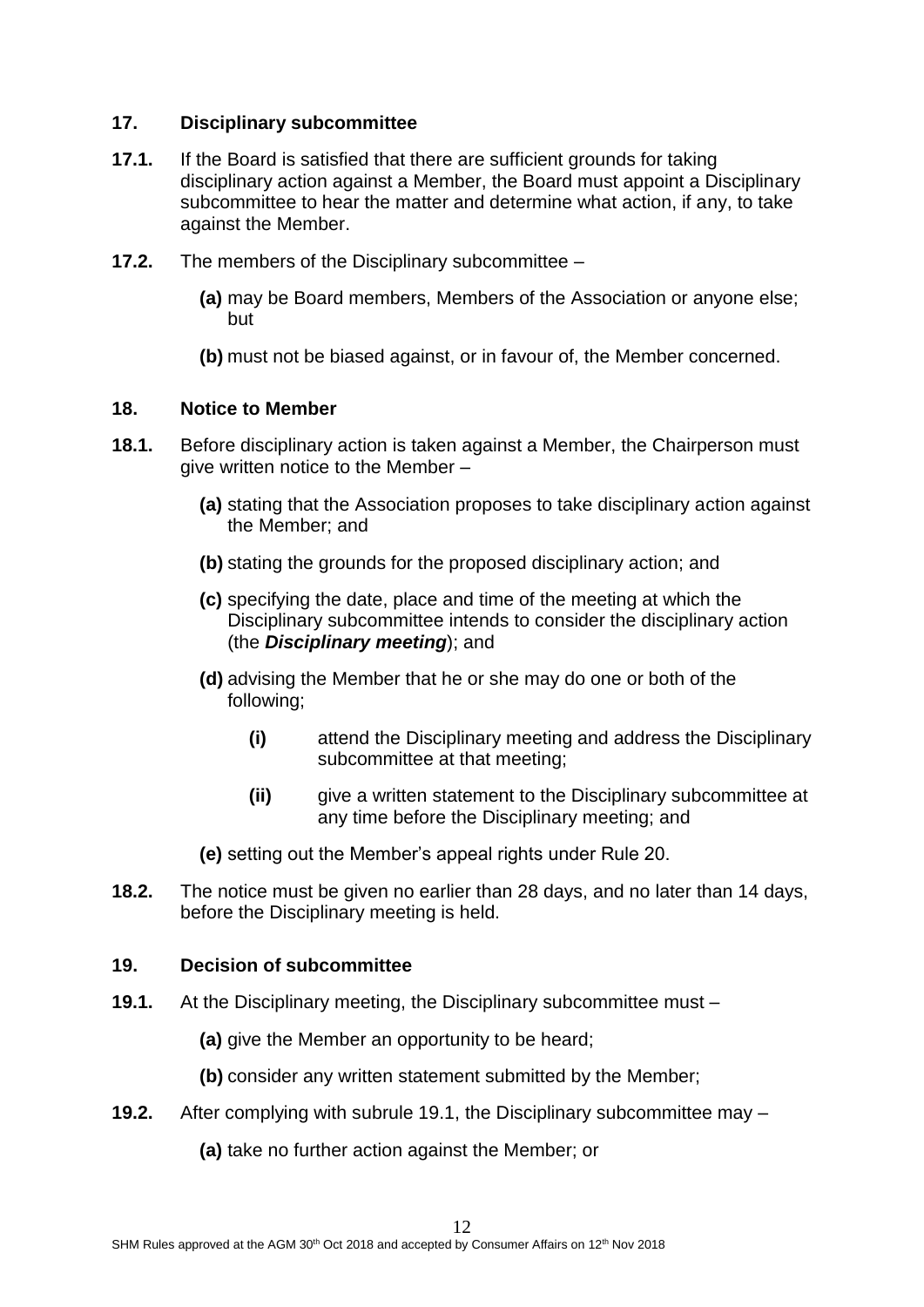**(b)** subject to subrule 19.3 –

- **(i)** reprimand the Member; or
- **(ii)** suspend the membership rights of the Member for a specified period; or
- **(iii)** expel the Member from the Association.
- **19.3.** The Disciplinary subcommittee may not fine the Member.
- **19.4.** The suspension of membership rights or the expulsion of a Member by the Disciplinary subcommittee under this Rule takes effect immediately after the vote is passed.

## **20. Appeal rights**

- **20.1.** A person whose membership rights have been suspended or who has been expelled from the Association under Rule 19 may give notice to the effect that he or she wishes to appeal against the suspension or expulsion.
- **20.2.** The notice must be in writing and given
	- **(a)** to the Disciplinary subcommittee immediately after the vote to suspend or expel the person is taken; or
	- **(b)** to the Chairperson not later than 48 hours after the vote.
- **20.3.** If a person has given notice under subrule 20.2, a Disciplinary appeal meeting must be convened by the Board as soon as practicable, but in any event not later than 21 days after the notice is received.
- **20.4.** Notice of the Disciplinary appeal meeting must be given to each Member of the Association who is entitled to vote as soon as practicable and must–
	- **(a)** specify the date, time and place of the meeting;
	- **(b)** state
		- **(i)** the name of the person against whom the disciplinary action has been taken;
		- **(ii)** the grounds for taking that action; and
		- **(iii)** that at the Disciplinary appeal meeting, the Members present must vote on whether the decision to suspend or expel the person should be upheld or revoked.

## **21. Conduct of Disciplinary appeal meeting**

- **21.1.** At a Disciplinary appeal meeting
	- **(a)** no business other than the question of the appeal may be conducted;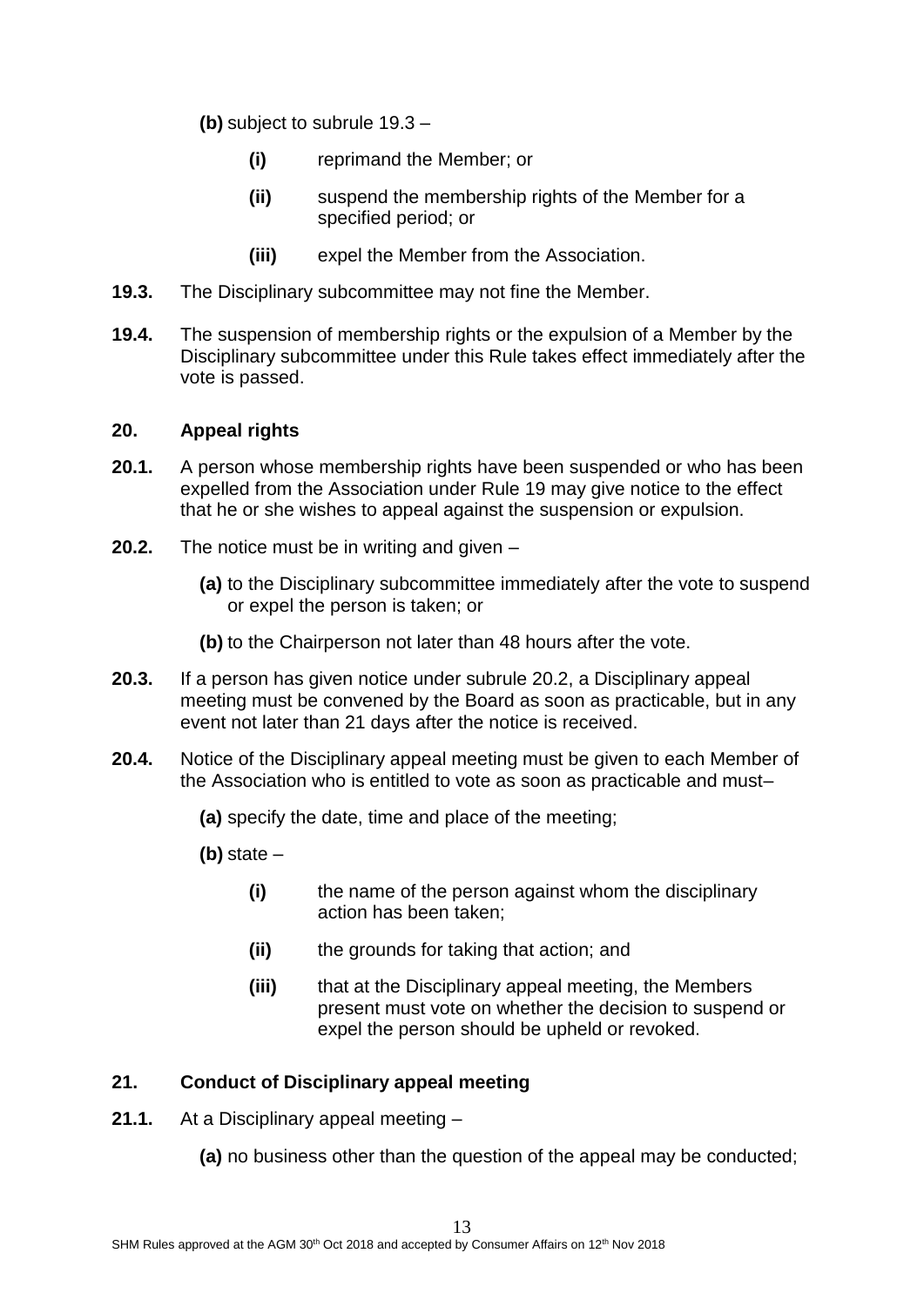- **(b)** the Board must state the grounds for fining, suspending or expelling the Member and the reasons for taking that action; and
- **(c)** the person whose membership has been suspended or who has been expelled must be given an opportunity to be heard.
- **21.2.** After complying with subrule 21.1, the Members present and entitled to vote at the meeting must vote by secret ballot on the question of whether the decision to suspend or expel the person should be upheld or revoked.
- **21.3.** The decision is upheld if not less than three quarters of the Members voting at the meeting vote in person or by proxy, in favour of the decision.

# **Division 3 – Grievance Procedure**

## **22. Application**

- **22.1.** The grievance procedure set out in this Division applies to any dispute under these Rules between –
	- **(a)** a Member and another Member;
	- **(b)** a Member and the Association.
- **22.2.** A Member must not initiate a grievance procedure in relation to a matter that is the subject of a disciplinary procedure until the disciplinary procedure has been completed.

#### **23. Parties must attempt to resolve the dispute**

The parties to the dispute must meet and discuss the matter in dispute and, if possible, resolve the dispute within 14 days after the dispute comes to the attention of each party.

#### **24. Appointment of mediator**

- **24.1.** If the parties to a dispute are unable to resolve the dispute between themselves within the time required by Rule 23, the parties must within 10 days –
	- **(a)** notify the Board of the dispute;
	- **(b)** agree to or request the appointment of a mediator; and
	- **(c)** attempt in good faith to settle the dispute by mediation.
- **24.2.** The mediator must be
	- **(a)** a person chosen by agreement between the parties; or
	- **(b)** in the absence of agreement –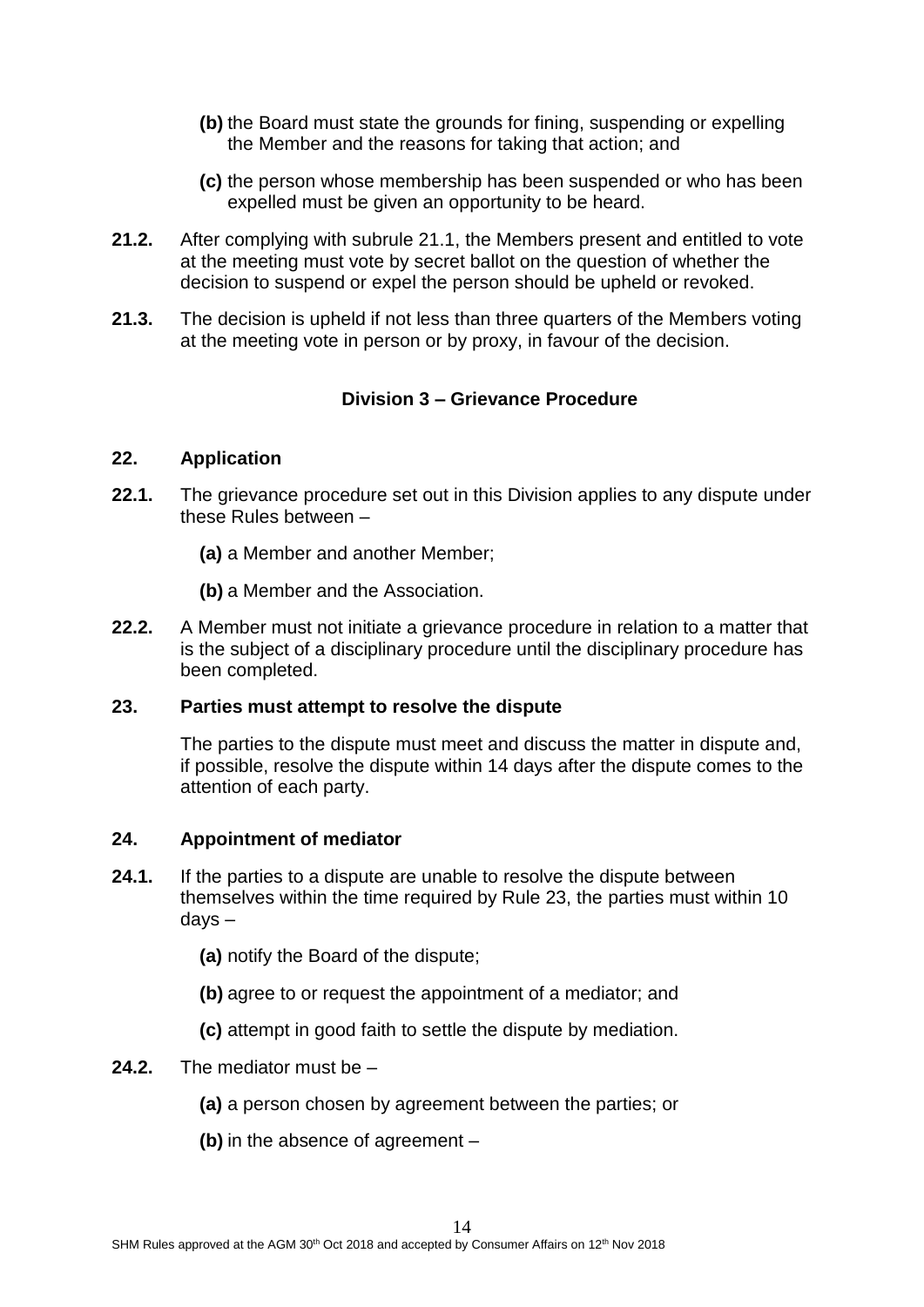- **(i)** if the dispute is between a Member and another Member a person appointed by the Board; or
- **(ii)** if the dispute is between a Member and the Association a person appointed or employed by the Dispute Settlement Centre of Victoria (Department of Justice).
- **24.3.** A mediator appointed by the Board may be a Member or former Member of the Association but in any case must not be a person who –
	- **(a)** has a personal interest in the dispute; or
	- **(b)** is biased in favour or against any party.

#### **25. Mediation process**

- **25.1.** The mediator to the dispute, in conducting the mediation, must
	- **(a)** give each party every opportunity to be heard; and
	- **(b)** allow due consideration by all parties of any written statement submitted by any party; and
	- **(c)** ensure that natural justice is accorded to the parties throughout the mediation process.
- **25.2.** The mediator must not determine the dispute.

## **26. Failure to resolve dispute by mediation**

If the mediation process does not resolve the dispute, the parties may seek to resolve the dispute in accordance with the Act or otherwise at law.

# **PART 4 – GENERAL MEETINGS OF THE ASSOCIATION**

#### **27. Chairperson of General Meeting**

- **27.1.** Subject to subrule 27.2, the Chairperson or, in the Chairperson's absence, the Vice Chairperson is the chairperson for any General Meetings.
- **27.2.** If the Chairperson and the Vice Chairperson are both absent, or are unable to preside, the chairperson of the meeting must be a Board member elected by the other Board members present.

#### **28. Annual general meetings**

- **28.1.** The Board must convene an annual general meeting of the Association to be held within five months after the end of each Financial year.
- **28.2.** The Board may determine the date, time and place of the annual general meeting.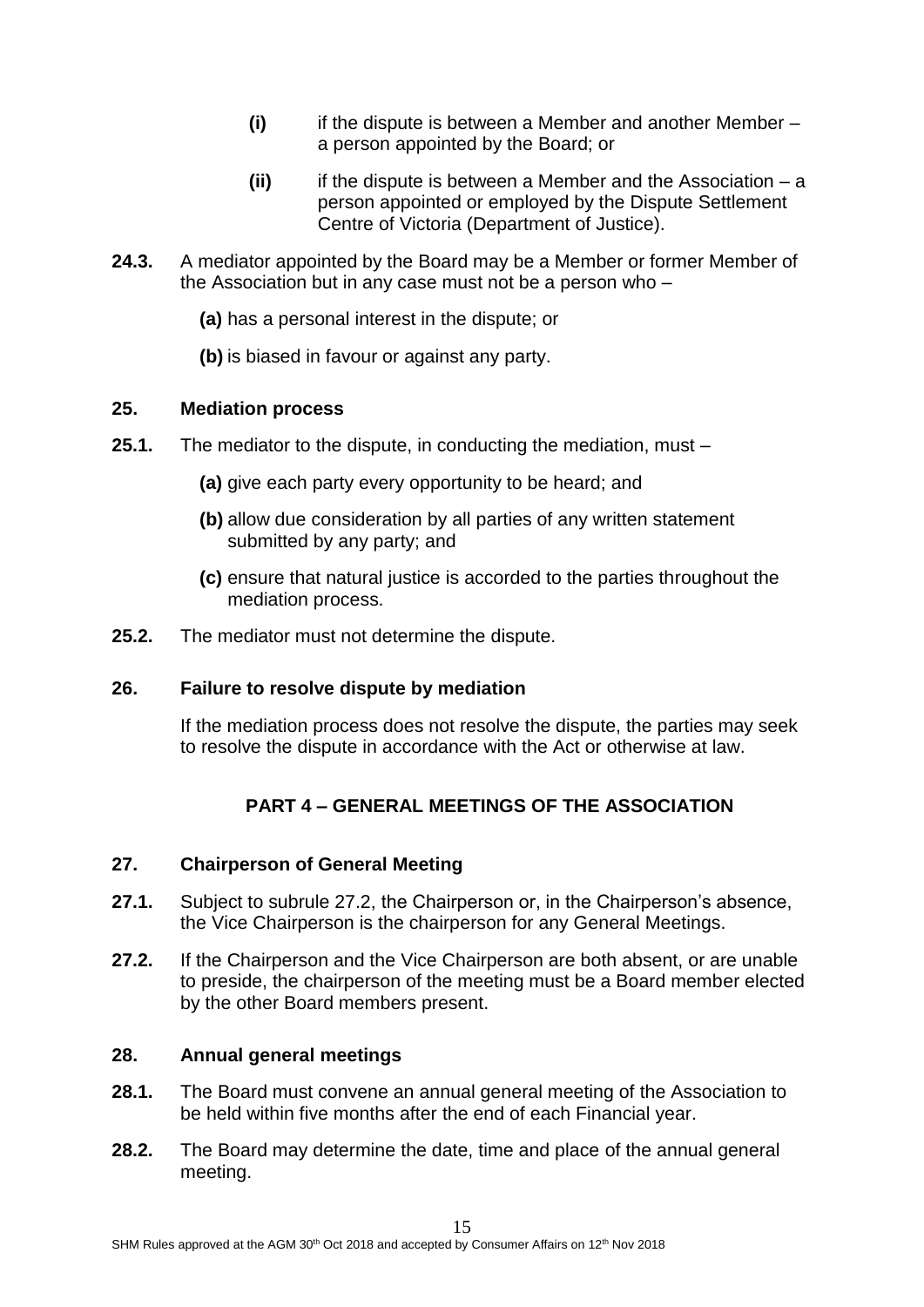- **28.3.** The ordinary business of the annual general meeting shall be:
	- **(a)** to confirm the minutes of the immediately preceding annual general meeting and of any special general meeting held since then;
	- **(b)** to receive and consider
		- **(i)** the annual report of the Board on the activities of the Association during the preceding Financial year; and
		- **(ii)** the financial statements of the Association for the preceding Financial year submitted by the Board in accordance with Part 7 of the Act;
	- **(c)** to elect those Members of the Board referred to in Rule 50;
	- **(d)** where required, to remove the auditor.
- **28.4.** The annual general meeting may also conduct any other business of which notice has been given in accordance with these Rules.

#### **29. Appointment to positions of Vice Chairperson, Secretary and Treasurer**

- **29.1.** At the Board meeting immediately after each annual general meeting of the Association, the Chairperson must declare vacant and call for nominations of current Board members for the positions of Vice Chairperson, Secretary and Treasurer, and an election shall held at which Board members shall elect nominees to those positions.
- **29.2.** If no nominations are received, the Chairperson, in consultation with the Executive Members, shall appoint current Board members to those positions for which nominations were not received.
- **29.3.** If only one Board member is nominated for a position, the chairperson of the meeting must declare that Board member elected to that position.
- **29.4.** If more than one Board member is nominated for a position, a ballot must be held in accordance with Rule 51.

#### **30. Special general meetings**

- **30.1.** Any General Meeting of the Association, other than an annual general meeting or a Disciplinary appeal meeting is a special general meeting.
- **30.2.** The Board may, whenever it thinks fit, convene a special general meeting of the Association.
- **30.3.** No business other than that set out in the notice under Rule 32 may be conducted at the meeting.

#### **31. Special general meeting held at the request of Members**

**31.1.** The Board shall convene a special general meeting of the Association if a request to do so is made in accordance with subrule 31.2, by at least 10% of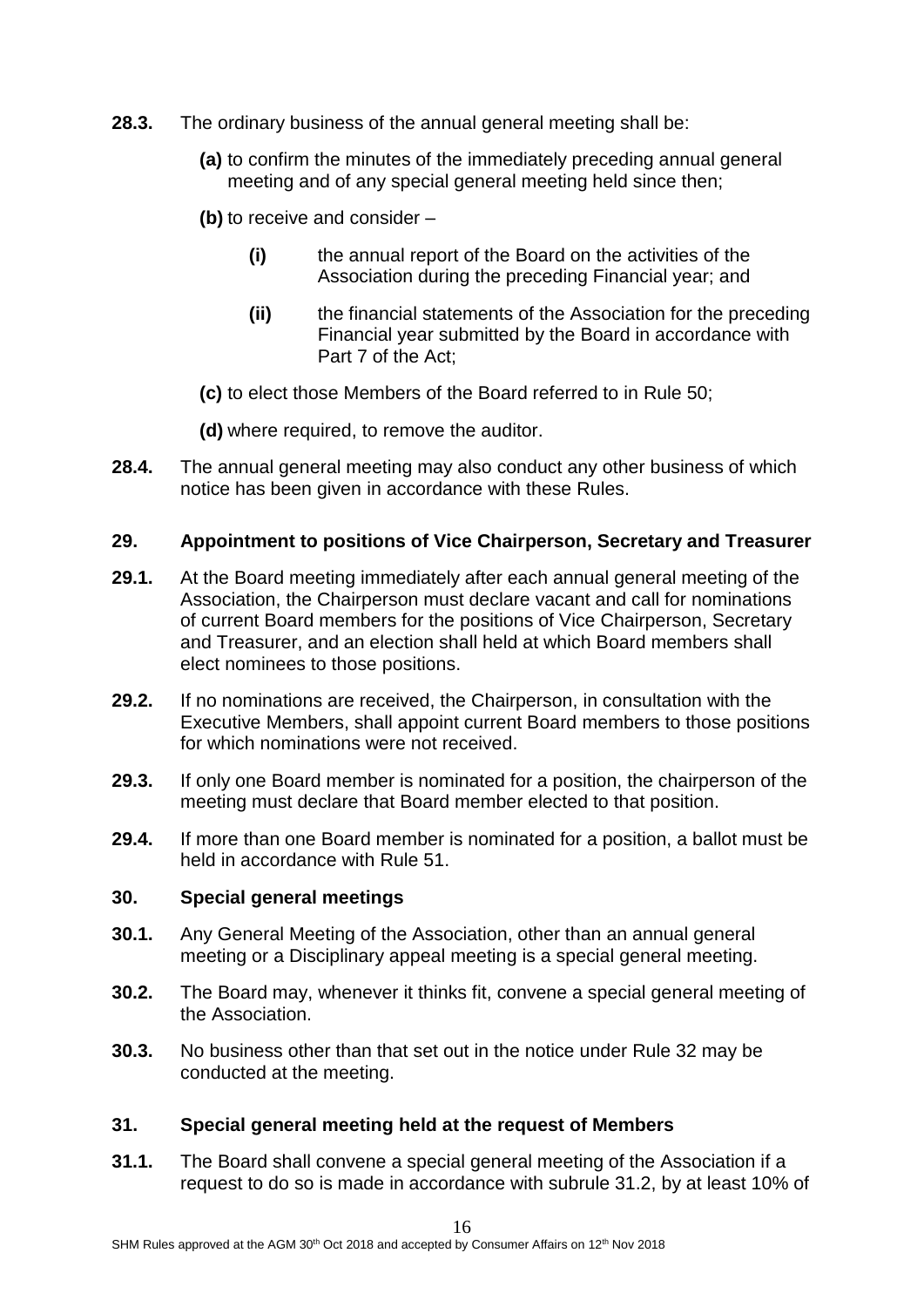the total number of Members.

- **31.2.** A request for a special general meeting must
	- **(a)** be in writing;
	- **(b)** state the business to be considered at the meeting and any resolutions to be proposed;
	- **(c)** include the names and signatures of the Members requesting the meeting; and
	- **(d)** be sent to the Secretary at the Registered Address.
- **31.3.** If the Board does not cause a special general meeting to be held within 30 days after the date on which the request was received at the Registered Address, the Members making the request, or any of them, may convene the special general meeting.
- **31.4.** A special general meeting convened by Members under subrule 31.3:
	- **(a)** must be held within 90 days after the date on which the request was received at the Registered Address; and
	- **(b)** may only consider the business stated in that request.
- **31.5.** The Association shall reimburse all reasonable expenses incurred by the Members convening a special general meeting under subrule 31.3.

## **32. Notice of Gene**r**al Meetings**

- **32.1.** The Secretary (or, in the case of a special general meeting convened under subrule 31.3, the Members convening the meeting) must give to each Member of the Association –
	- **(a)** at least 21 days' notice of a General Meeting if a Special resolution is to be proposed at the meeting; or
	- **(b)** at least 14 days' notice of a General Meeting in any other case.

#### **32.2.** The notice must –

- **(a)** specify the date, time and place of the meeting;
- **(b)** indicate the general nature of each item of business to be considered at the meeting;
- **(c)** if a Special resolution is to be proposed
	- **(i)** state in full the proposed resolution; and
	- **(ii)** state the intention to propose the resolution as a Special resolution; and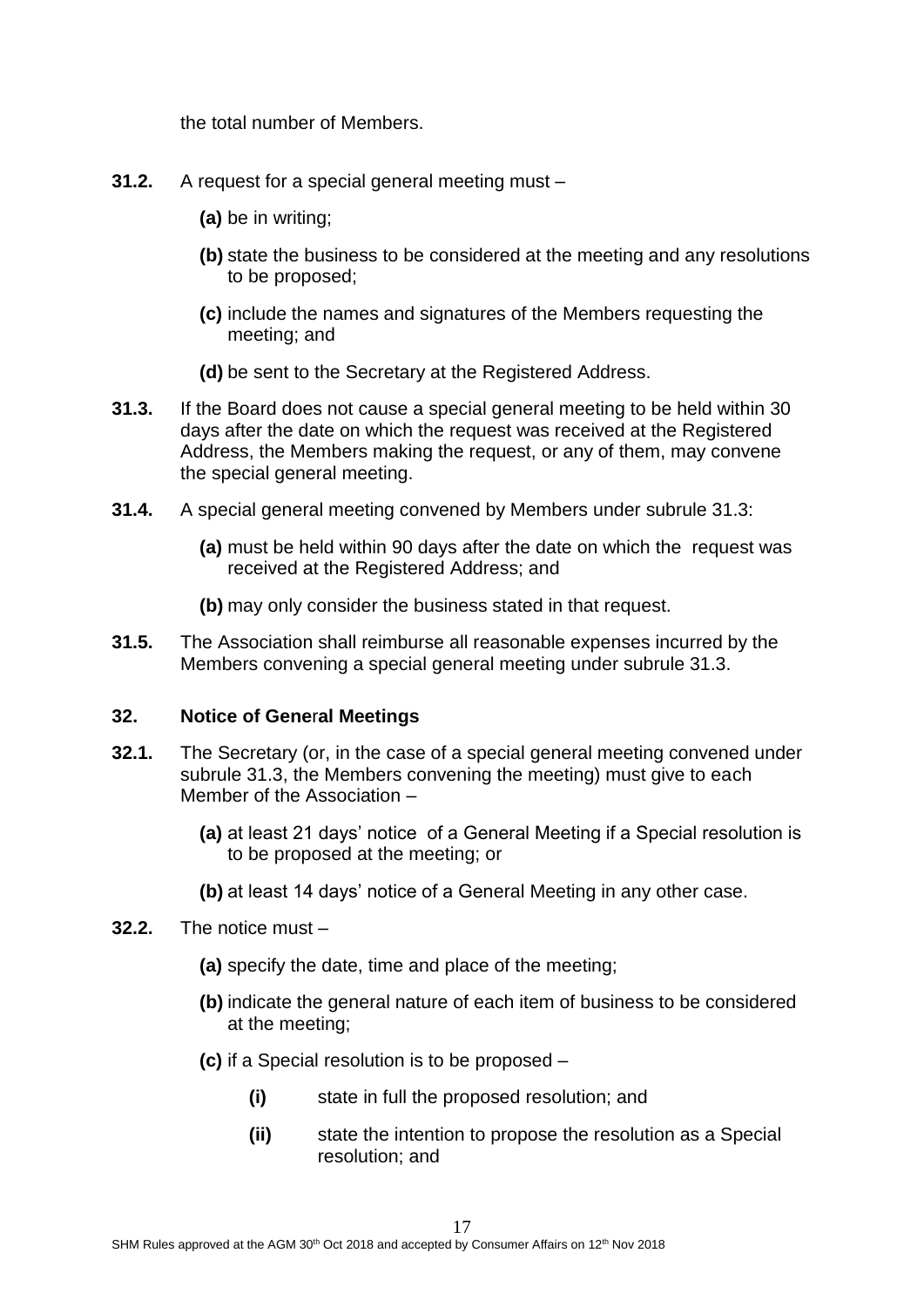**(d)** comply with subrule 33.4.

**32.3.** This Rule does not apply to a Disciplinary appeal meeting.

#### **33. Proxies**

- **33.1.** A Member may appoint another Member as his or her proxy to vote and speak on his or her behalf at a General Meeting other than at a Disciplinary appeal meeting.
- **33.2.** The appointment of a proxy must be in writing in the form set out in Schedule 2 (or in such other form as may from time to time be prescribed by the Board) and signed by the Member making the appointment.
- **33.3.** The Member appointing the proxy may give specific directions as to how the proxy is to vote on his or her behalf, otherwise the proxy may vote on behalf of the Member in any matter as he or she sees fit.
- **33.4.** Notice of a General Meeting given to a Member under Rule 32 must
	- **(a)** state that the Member may appoint another Member as a proxy for the meeting; and
	- **(b)** include a copy of any form that the Board has approved for the appointment of a proxy.
- **33.5.** A form appointing a proxy must be given to the Secretary of the meeting before or at the commencement of the meeting.
- **33.6.** A form appointing a proxy sent by post or electronically is of no effect unless it is received by the Association no later than 24 hours before the commencement of the meeting.

## **34. Use of technology**

- **34.1.** A Member not physically present at a General Meeting may be permitted to participate in the meeting by the use of technology that allows that Member and the Members present at the meeting to clearly and simultaneously communicate with each other.
- **34.2.** For the purposes of this Part, a Member participating in a General Meeting as permitted under subrule 34.1 is taken to be present at the meeting and, if the Member votes at the meeting, is taken to have voted in person.

## **35. Quorum** at **General Meetings**

- **35.1.** No business may be conducted at a General Meeting unless a quorum of Members is present.
- **35.2.** The quorum for a General Meeting is the presence (physically, by proxy or as allowed under Rule 34) of 10% of the Members entitled to vote.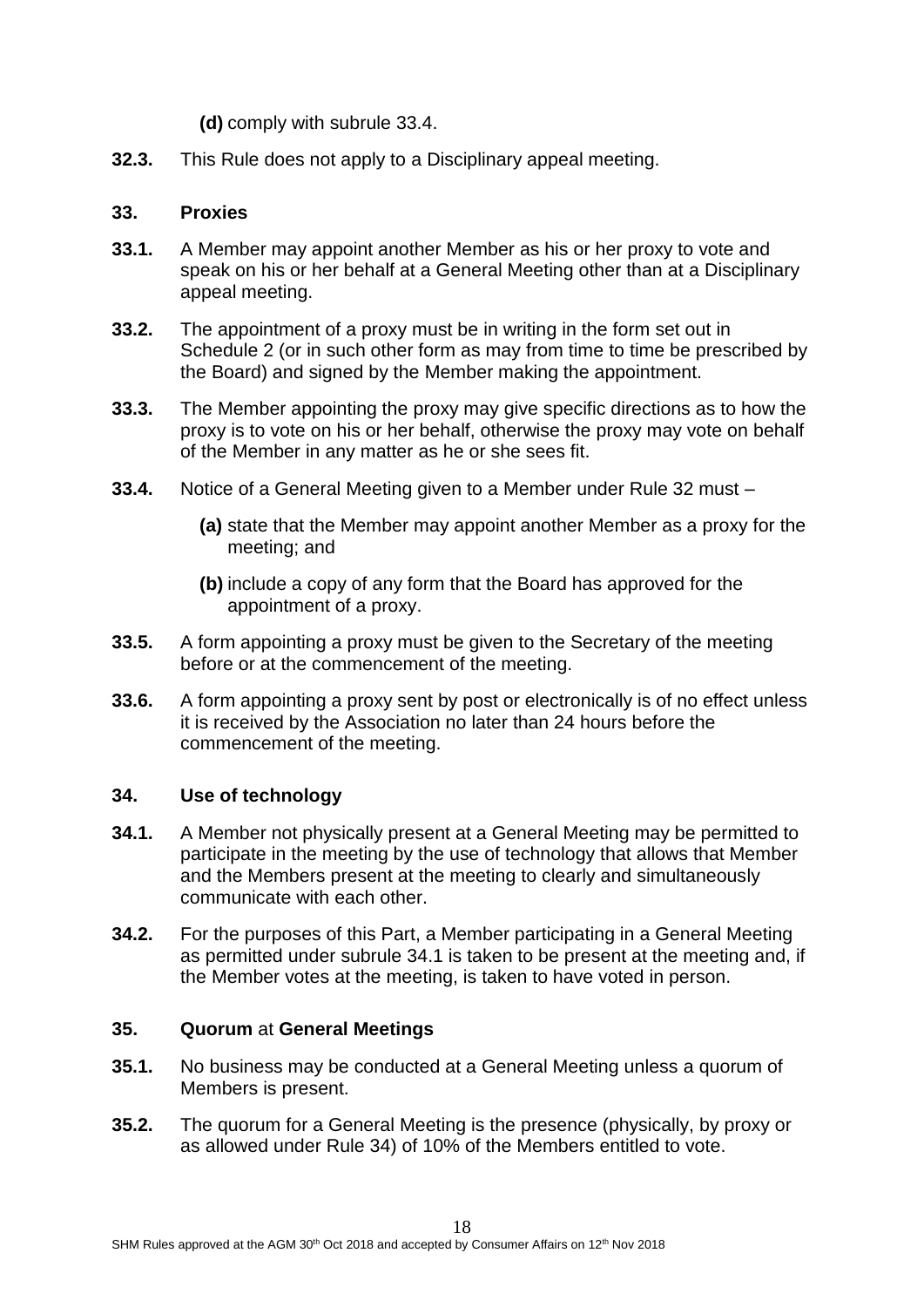- **35.3.** If a quorum is not present within 30 minutes after the notified commencement time of a General Meeting –
	- **(a)** in the case of a meeting convened by, or at the request of, Members under Rule 31 – the meeting must be dissolved;
	- **(b)** in any other case
		- **(i)** the meeting must be adjourned to a date not more than 21 days after the adjournment or to the same day in the next week at the same time and at the same place; and
		- **(ii)** notice of the date, time and place to which the meeting is adjourned must be given at the meeting and confirmed by written notice given to all Members as soon as practicable after the meeting.
- **35.4.** If a quorum is not present within 30 minutes after the time to which a General Meeting has been adjourned under subrule 35.3 (b), the Members present at the meeting (if not fewer than eight) may proceed with the business of the meeting as if a quorum were present.

## **36. Adjournment of General Meeting**

- **36.1.** The chairperson of a General Meeting at which a quorum is present may, with the consent of a majority of Members present at the meeting, adjourn the meeting to another time at the same place or at another place.
- **36.2.** Without limiting subrule 36.1, a meeting may be adjourned—
	- **(a)** if there is insufficient time to deal with the business at hand; or
	- **(b)** to give Members more time to consider an item of business.
- **36.3.** No business may be conducted on the resumption of an adjourned meeting other than the business that remained unfinished when the meeting was adjourned.
- **36.4.** Notice of the adjournment of a meeting under this rule is not required unless the meeting is adjourned for 14 days or more, in which case notice of the meeting must be given in accordance with Rule 32.

## **37. Voting at General Meeting**

- **37.1.** On any question arising at a General Meeting
	- **(a)** subject to subrule 37.3, each Member has one vote;
	- **(b)** Members may vote personally or by proxy; and
	- **(c)** except in the case of a Special resolution, the question must be decided on a majority of votes.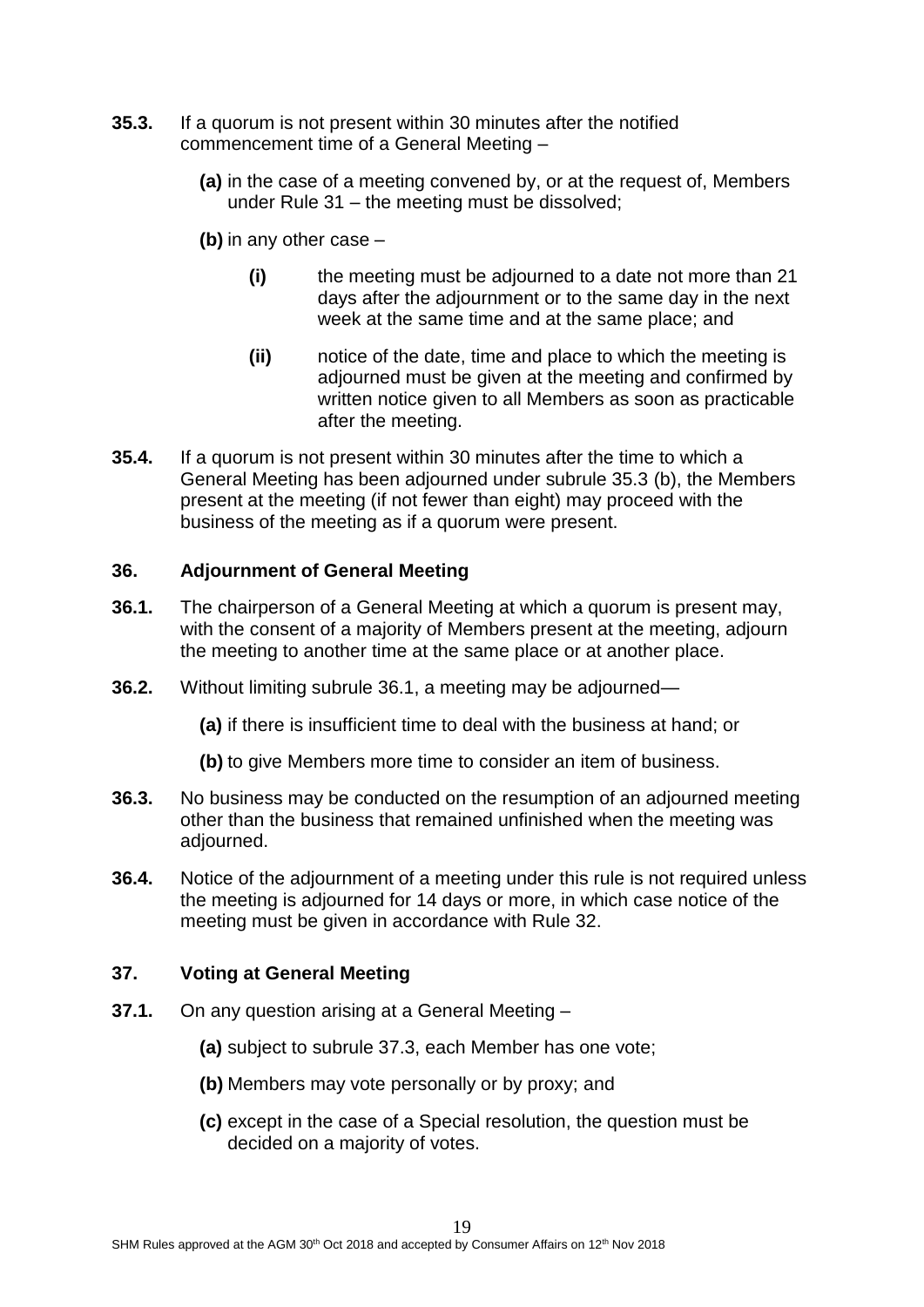- **37.2.** If votes are divided equally on a question, the chairperson of the meeting has a second or casting vote.
- **37.3.** If the question is whether or not to confirm the minutes of a previous meeting, only Members who were present at that meeting may vote.
- **37.4.** This rule does not apply to a vote at a Disciplinary appeal meeting conducted under Rule 21.
- **37.5.** In case of any dispute as to the admission or rejection of a vote on a show of hands or on a poll, the chairperson of the meeting shall determine the dispute and such determination shall be final and conclusive.

#### **38. Special resolutions**

A Special resolution is passed if not less than three quarters of the Members voting at the General Meeting (whether in person or by proxy) vote in favour of the resolution.

#### **39. Determining whether resolution is carried**

- **39.1.** A question arising or resolution put to the vote at a General Meeting shall be determined on a show of hands unless before or in the declaration of the result of the show of hands, a poll is demanded in accordance with subrule 39.3.
- **39.2.** Subject to subrule 39.3, the chairperson of a General Meeting may, on the basis of a show of hands, declare that a resolution has been –
	- **(a)** carried; or
	- **(b)** carried unanimously; or
	- **(c)** carried by a particular majority; or
	- **(d)** lost –

and an entry to that effect in the minutes of the meeting is conclusive proof of that fact.

- **39.3.** If a poll (where votes are cast in writing) is demanded by three or more Members on any question –
	- **(a)** the poll must be taken at the meeting in the manner determined by the chairperson of the meeting; and
	- **(b)** the chairperson must declare the result of the resolution on the basis of the poll.
- **39.4.** A poll demanded on the election of the chairperson or on a question of an adjournment must be taken immediately.
- **39.5.** A poll demanded on any other question must be taken before the close of the meeting at a time determined by the chairperson.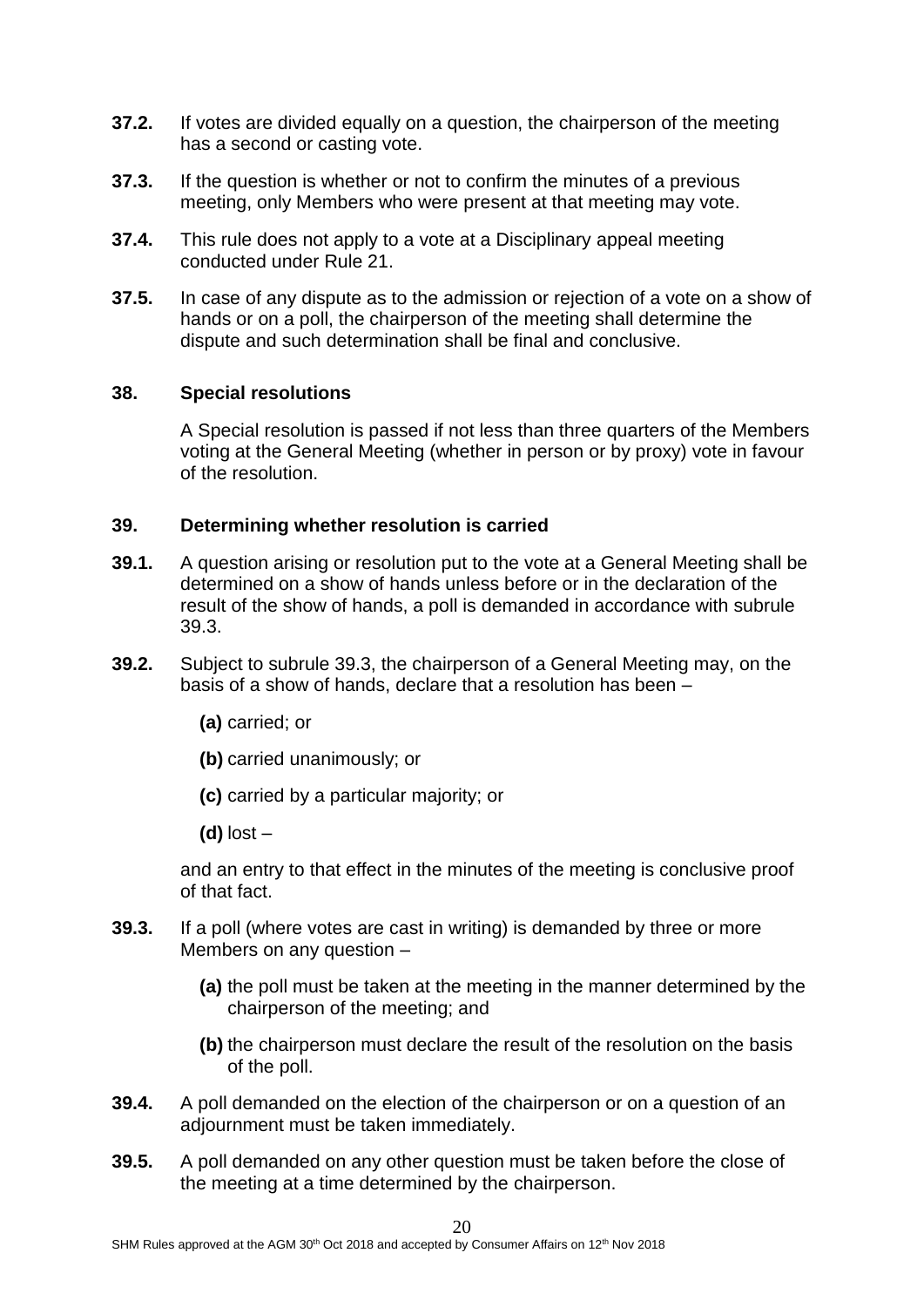#### **40. Minutes of General Meeting**

- **40.1.** The Board must ensure that minutes are taken and kept of each General Meeting.
- **40.2.** The minutes must record the business considered at the meeting, any resolution on which a vote is taken and the result of the vote.
- **40.3.** In addition, the minutes of each annual general meeting must include
	- **(a)** the names of the Members attending the meeting; and
	- **(b)** proxy forms submitted under subrule 33.5; and
	- **(c)** the financial statements submitted to the Members in accordance with subrule 28.3(b)(ii); and
	- **(d)** the certificate signed by two Board members certifying that the financial statements give a true and fair view of the financial position and performance of the Association; and
	- **(e)** any audited accounts and auditor's report or report of a review accompanying the financial statements that are required under the Act.

# **PART 5 –BOARD**

#### **Division 1 – Powers of Board**

#### **41. Responsibility and Powers**

- **41.1.** The Board is responsible for both the governance and management of the Association.
- **41.2.** The Board must delegate the management of the Association to the Chief Executive Officer.
- **41.3.** The Board may exercise all powers of the Association on its behalf.
- **41.4.** The Board may delegate its powers as it considers appropriate.
- **41.5.** No delegation by the Board under this clause limits the duties and liabilities of each Board member.

## **Division 2 – Composition of the Board and duties of Members**

#### **42. Composition of Board**

**42.1.** Following the reduction in numbers of Board members in accordance with Schedule 3, the Board shall consist of –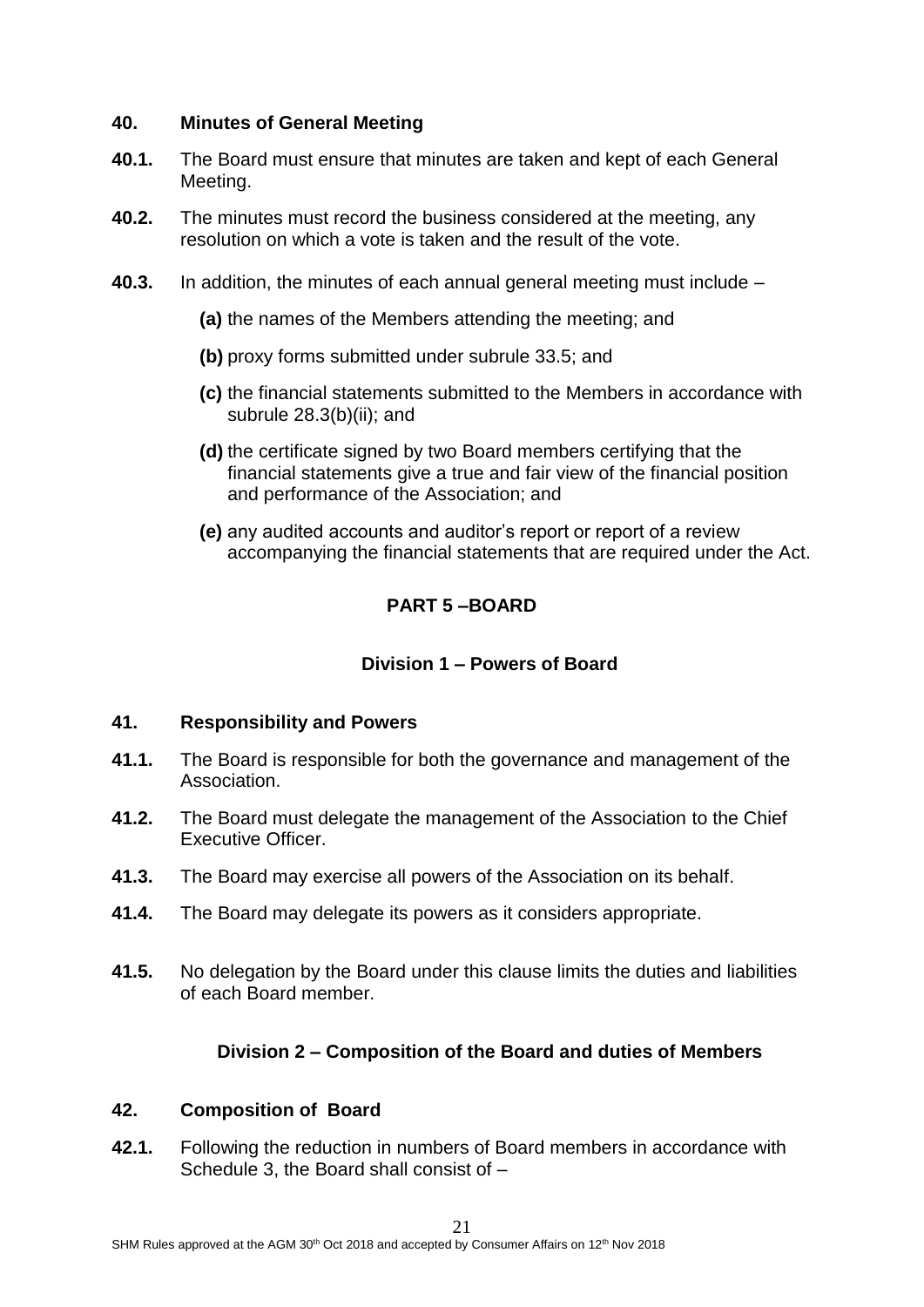- **(a)** the Chairperson;
- **(b)** the Parish Priest;
- **(c)** the Delegate of the Episcopal Vicar;
- **(d)** three Episcopal Vicar Appointees; and
- **(e)** four Member Appointees.
- **42.2.** Until the process in Schedule 3 is complete, the Board shall consist of the Chairperson, the Parish Priest, the Delegate of the Episcopal Vicar and such numbers of Episcopal Vicar Appointees and Member Appointees as relevant in accordance with Schedule 3.
- **42.3.** The Chairperson, in consultation with the Executive Members, may recruit and appoint to the Board up to two persons who possess particular skills and experience which are of value to the Board and the Association to act as Board members, for a period of 12 months.

#### **43. General duties**

- **43.1.** As soon as practicable after being elected or appointed to the Board, each Board member must become familiar with these Rules and the Act.
- **43.2.** The Board is collectively responsible for ensuring that the Association complies with the Act and that individual Board members comply with these Rules.
- **43.3.** Board members must exercise their powers and discharge their duties with reasonable care and diligence.
- **43.4.** Board members must exercise their powers and discharge their duties:
	- **(a)** in good faith in the best interests of the Association; and
	- **(b)** for a proper purpose.
- **43.5.** Board members and former Board members must not make improper use of:
	- **(a)** their position; or
	- **(b)** information acquired by virtue of holding their position.

so as to gain an advantage for themselves or any other person or to cause detriment to the Association.

**43.6.** In addition to any duties imposed by these Rules, a Board member must perform any other duties imposed from time to time by resolution at a General Meeting.

#### **44. Secretary**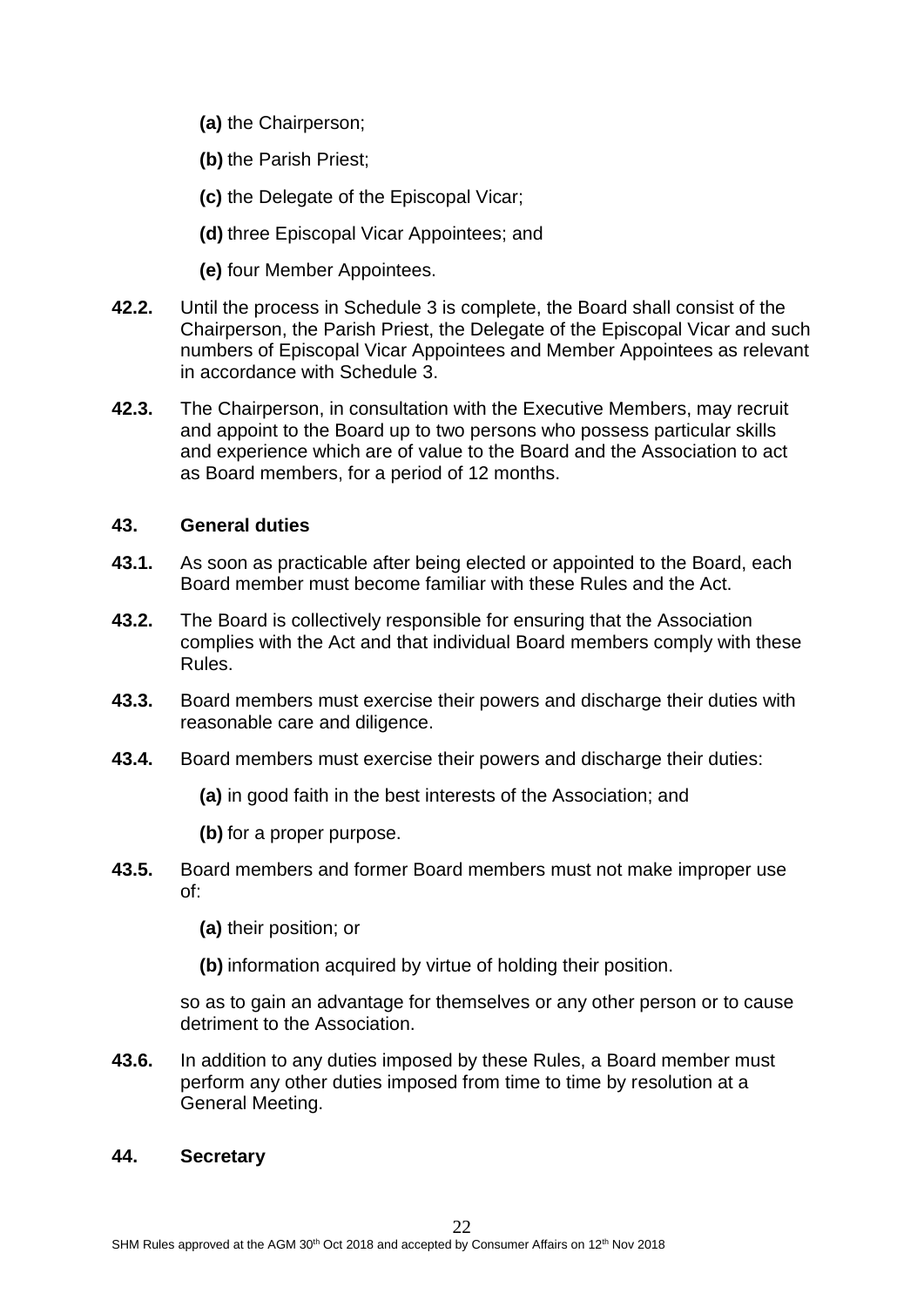- **44.1.** The Secretary must perform any duty or function required under the Act to be performed by the secretary of an incorporated association.
- **44.2.** The Secretary must
	- **(a)** maintain the Register of Members in accordance with Rule 14;
	- **(b)** keep custody except for the financial records referred to in subrule 67.3, of all books, documents and securities of the Association in accordance with Rule 71;
	- **(c)** subject to the Act and these Rules, provide Members with access to the Register of Members, the minutes of General Meetings and other books and documents; and
	- **(d)** perform any other duty or function imposed on the Secretary by these Rules.
- **44.3.** The Secretary must give to the Registrar notice of his or her appointment within 14 days after the appointment.

#### **45. Treasurer**

- **45.1.** The Treasurer must ensure that all moneys paid or received are managed in accordance with the policies and procedures developed to ensure compliance with the Delegated Authorities.
- **45.2.** The Treasurer must
	- **(a)** ensure that the financial records of the Association are kept in accordance with the Act; and
	- **(b)** coordinate the preparation of the financial statement of the Association and their certification prior to their submission to the annual general meeting of the Association.
- **45.3.** The Treasurer must ensure that at least one other Board member has access to the accounts and financial records of the Association.

#### **Division 3 – Election of Board members and tenure of office**

#### **46. Board members bound by Rules of Association**

Board members who are not Members of the Association at the time of their appointment to the Board must:

- **(a)** agree to be bound by these Rules as a condition of their appointment: and
- **(b)** apply for membership of the Association in accordance with Rule 8, within three months of their appointment to the Board.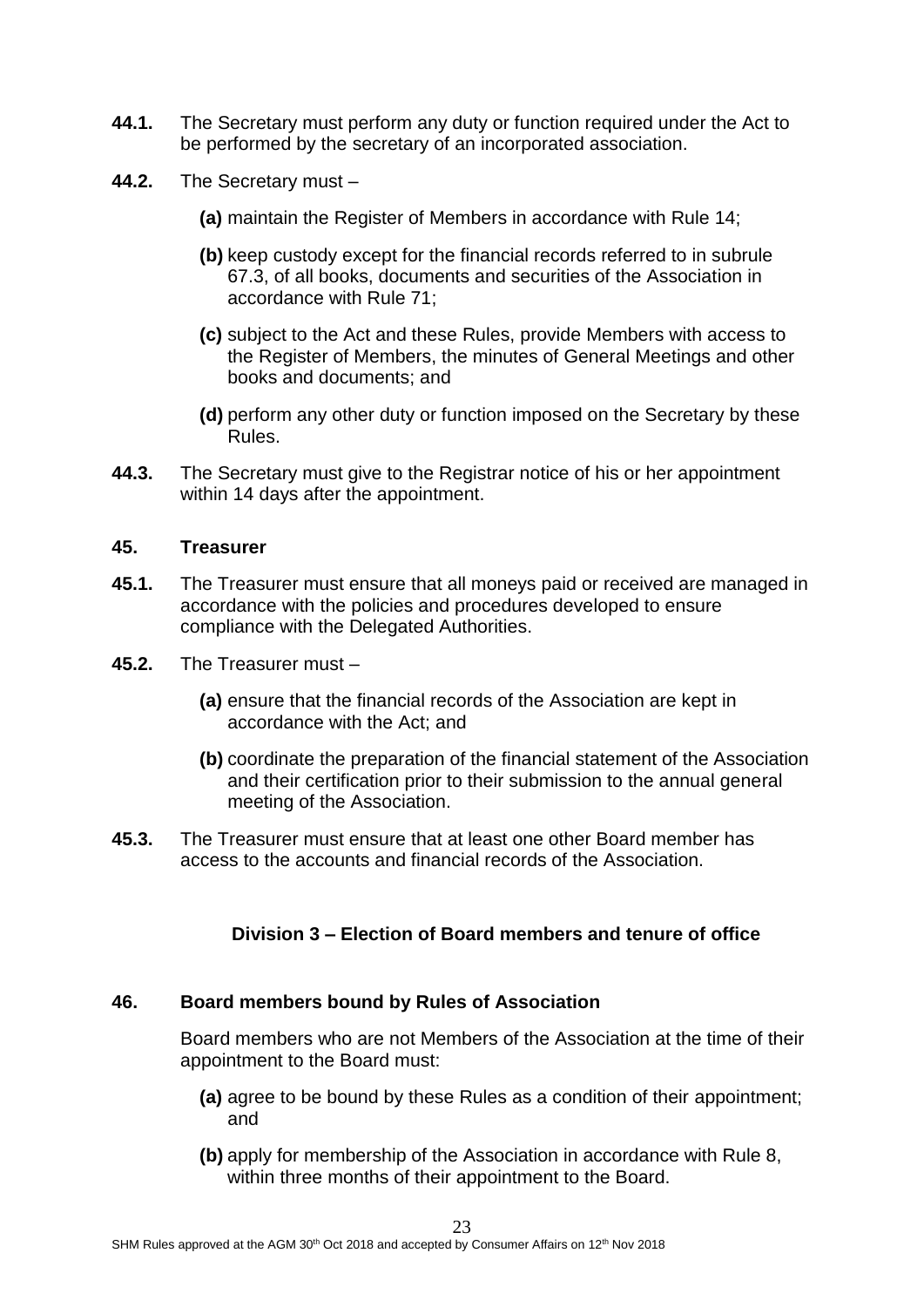## **47. Appointment of Chairperson**

The Chairperson is appointed by the Episcopal Vicar.

# **48. Appointment of the Delegate of the Episcopal Vicar**

The Delegate of the Episcopal Vicar is appointed by the Episcopal Vicar.

## **49. Appointment of Episcopal Vicar Appointees**

Three people who, in the opinion of the Executive Members, have a specific expertise that supports the purposes of the Association including but not limited to law, finance, social welfare, strategic planning, governance and fundraising may be recommended by the Executive Members to the Episcopal Vicar for appointment, at his discretion.

# **50. Election of Member Appointees to the Board**

- **50.1.** A Member is eligible to be elected or appointed as a Board member if the Member is 18 years or over.
- **50.2.** If the number of Members nominated for the position of Member Appointee is less than or equal to the number to be elected, the chairperson of the meeting must declare each of those Members to be elected to the position.
- **50.3.** If the number of Members nominated exceeds the number to be elected, a ballot must be held in accordance with Rule 51.

## **51. Ballot**

- **51.1.** If a ballot is required for the election for a position under Rule 29 or as a Board member under Rule 50, the chairperson of the meeting must appoint a Member to act as returning officer to conduct the ballot.
- **51.2.** The returning officer must not be a Member nominated for the position.
- **51.3.** Before the ballot is taken, each candidate may make a short speech in support of his or her election.
- **51.4.** The election must be by secret ballot.
- **51.5.** The returning officer must give a blank piece of paper to
	- **(a)** each Member present in person; and
	- **(b)** each proxy appointed by a Member.
- **51.6.** If the ballot is for a single position, the voter must write on the ballot paper the name of the candidate for whom they wish to vote.
- **51.7.** If the ballot is more than one position –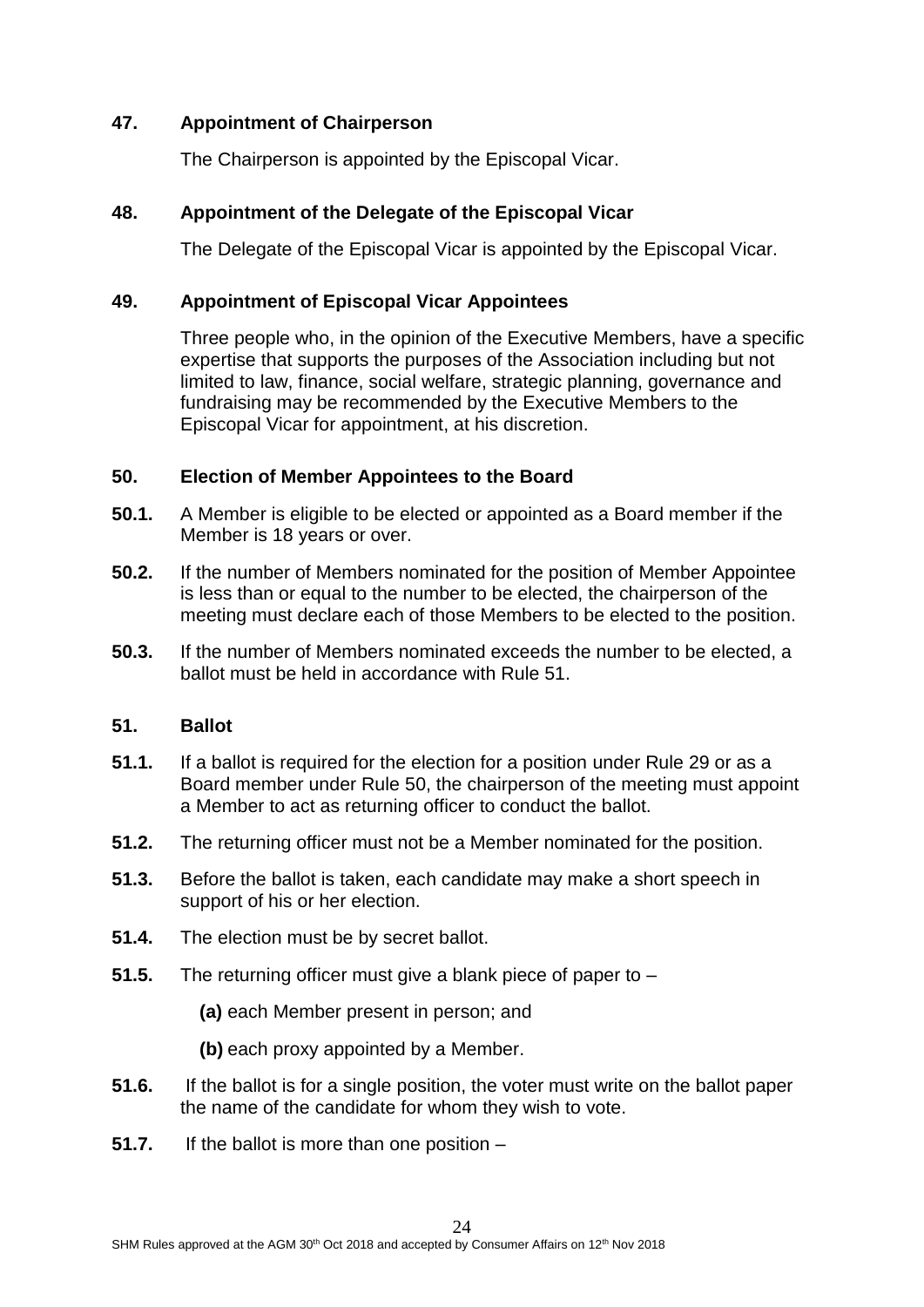- **(a)** the voter must write on the ballot paper the name of each candidate for whom they wish to vote;
- **(b)** the voter must not write the names of more candidates than the number to be elected.
- **51.8.** Ballot papers that do not comply with subrule 51.7 (b) are not to be counted.
- **51.9.** Each ballot paper on which the name of a candidate has been written counts as one vote for that candidate.
- **51.10.** The returning officer must declare elected the candidate or, in the case of an election for more than one position, the candidates who received the most votes.
- **51.11.** If the returning officer is unable to declare the result of an election under subrule 51.10 because two or more candidates received the same number of votes, the returning officer must –
	- **(a)** conduct a further election for the position in accordance with subrules 51.4 to 51.10 to decide which of those candidates is to be elected; or
	- **(b)** with the agreement of those candidates, decide by lot which of them is to be elected.

## **52. Term of office**

- **52.1.** Chairperson
	- **(a)** The Chairperson shall be appointed by the Episcopal Vicar, pursuant to Rule 47, and shall hold office for a period of three years, commencing at the annual general meeting held in 2014.
	- **(b)** Immediately prior to the annual general meeting held in the year of the expiration of the Chairperson's three year term, the Episcopal Vicar shall appoint or reappoint the Chairperson for a period of three years.
	- **(c)** In the event that the position becomes vacant prior to the expiration of the Chairperson's three year term, the procedure set out in subrule 54.1(a) shall apply.
	- **(d)** The Chairperson may serve as a Board member for no more than nine years.
- **52.2.** Delegate of the Episcopal Vicar
	- **(a)** The Delegate of the Episcopal Vicar shall be appointed by the Episcopal Vicar, pursuant to Rule 48, and shall hold office for a period of three years, commencing at the annual general meeting held in 2014.
	- **(b)** Immediately prior to the annual general meeting held in the year of the expiration of the Delegate of the Episcopal Vicar's three year term, the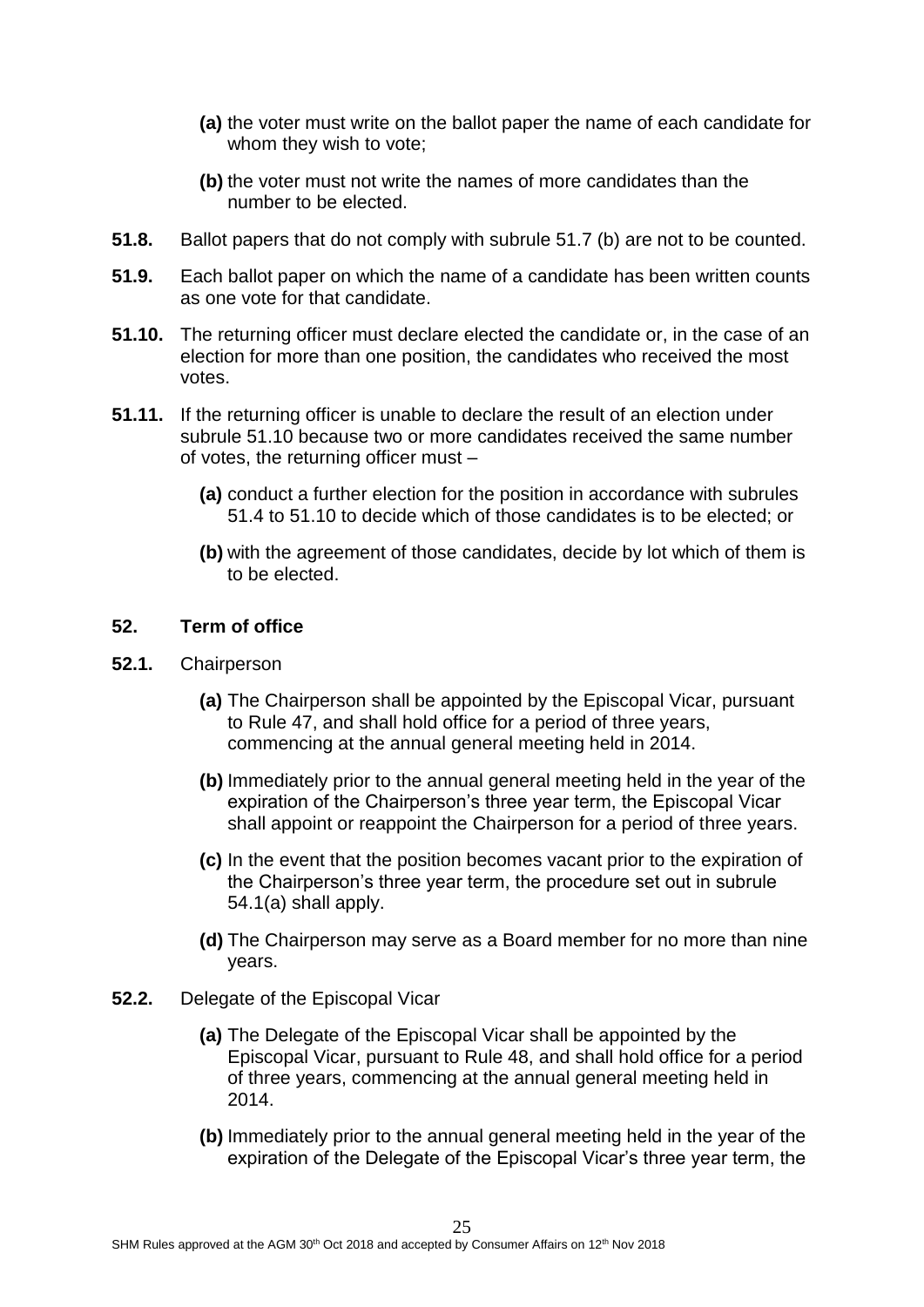Episcopal Vicar shall appoint or reappoint the Delegate of the Episcopal Vicar for a period of three years.

- **(c)** In the event that the position is made vacant prior to the expiration of the Delegate of the Episcopal Vicar's three year term, the procedure set out in subrule 54.1(a) shall apply.
- **(d)** The Delegate of the Episcopal Vicar may serve as a Board member for no more than nine years.
- **52.3.** Member Appointees
	- **(a)** From the date of the annual general meeting in 2014 the total number of Member Appointees at that date shall be progressively reduced from six to four in accordance with Part 1 of Schedule 3.
	- **(b)** The election of a Member Appointee in accordance with Rule 50 shall be for a three year term, and each Member Appointee shall retire at the expiration of their three year term. A Member Appointee's first three year term will commence on the date they are first elected after, and including, the date of the 2014 annual general meeting.
	- **(c)** A Member Appointee may stand for re-election for a second term of three years and, following the expiration of the Member Appointee's second three year term, may be invited by the Chairperson, following consultation with the Executive Members, to stand for re-election for a further period of three years.
	- **(d)** No Member Appointee may serve as a Board member for more than nine years.
	- **(e)** In the event that a position is made vacant prior to the expiration of a period of three years, the procedure set out in subrule 54.2 shall apply.
- **52.4.** Episcopal Vicar Appointees
	- **(a)** From the date of the annual general meeting in 2014, the total number of Episcopal Vicar Appointees at that date shall be progressively reduced from four to three in accordance with Part 2 of Schedule 3.
	- **(b)** The appointment of an Episcopal Vicar Appointee in accordance with Rule 49 shall be for a three year term, and each Episcopal Vicar Appointee shall retire at the expiration of their three year term. An Episcopal Vicar Appointee's first three year term will commence on the date they are first appointed on or immediately after the date of the 2014 annual general meeting.
	- **(c)** An Episcopal Vicar Appointee may be reappointed for a second term of three years and, following the expiration of the Episcopal Vicar Appointee's second three year term, may be reappointed by the Episcopal Vicar, following recommendation by the Executive Members, for a further period of three years.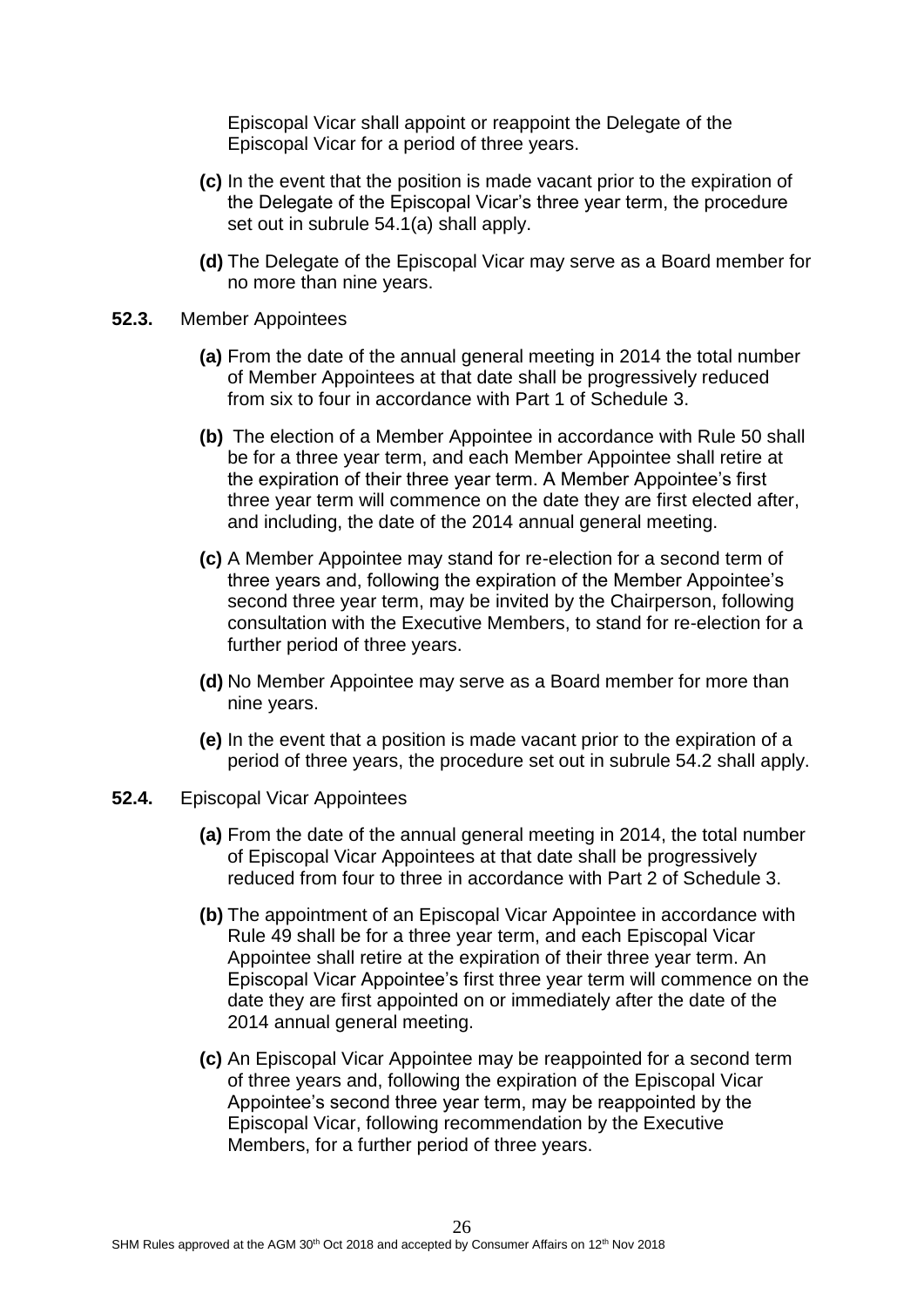- **(d)** No Episcopal Vicar Appointee may serve as a Board member for more than nine years.
- **(e)** In the event that a position is made vacant prior to the expiration of a period of three years, the procedure set out in subrule 54.1(b) shall apply.
- **52.5.** Those Members of the Board appointed by the Chairperson pursuant to subrule 42.3 shall be appointed for a period of 12 months, but may be reappointed each year for a maximum of nine years.
- **52.6.** The Episcopal Vicar may:
	- **(a)** remove a Board member that has been appointed in accordance with Rules 47 and 48 before the expiration of the Board member's term of office; and
	- **(b)** appoint another person in place of the Board member being removed to hold office until the expiration of the term of that Board member.
- **52.7.** Following recommendation by the Executive Members, the Episcopal Vicar may, at his discretion:
	- **(a)** remove a Board member that has been appointed in accordance with Rule 49 before the expiration of the Board member's term of office; and
	- **(b)** appoint another person in place of the Board member being removed, to hold office until the expiration of the term of that Board member.
- **52.8.** A General Meeting of the Association may
	- **(a)** by Special resolution, remove a Member Appointee from office; and
	- **(b)** elect an eligible Member of the Association to fill the vacant position in accordance with this Division.
- **52.9.** A Board member, who is the subject of a proposed Special resolution under subrule 52.8 (a), or removal by the Episcopal Vicar under subrules 52.6 or 52.7, may make representations in writing to the Secretary or Chairperson (not exceeding a reasonable length) and may request that the representations be provided to the Members of the Association.
- **52.10.** The Secretary or the Chairperson may give a copy of the representations to each Member of the Association or, if they are not so given, the Board member may require that they be read out at the meeting at which the Special resolution is to be proposed.

## **53. Vacation of office**

- **53.1.** A Board member may resign from the Board by written notice addressed to the Secretary.
- **53.2.** A person ceases to be a Board member if he or she –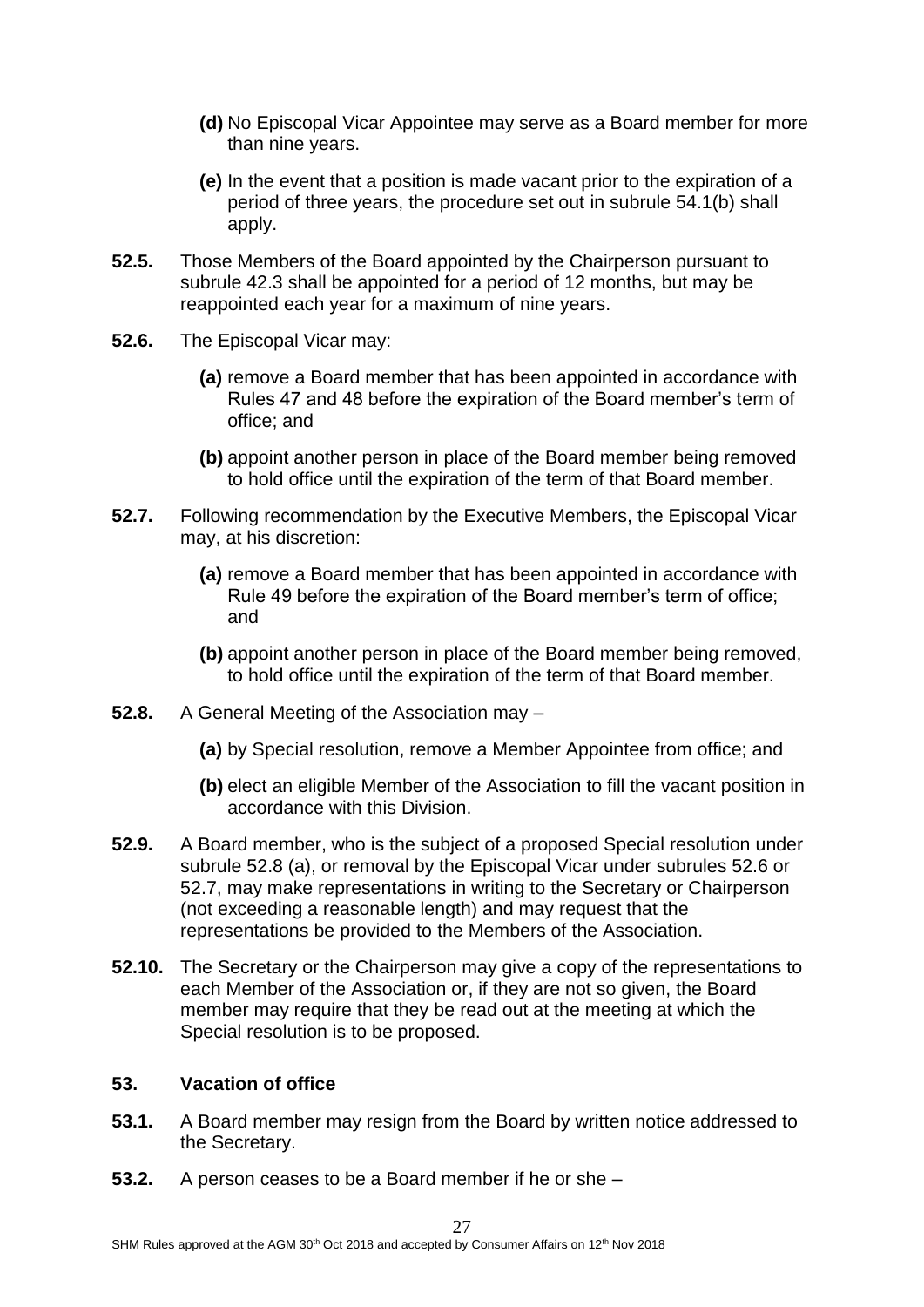- **(a)** ceases to be a Member of the Association (except for a Member of the Board who qualifies under subrule 42.3); or
- **(b)** fails to attend six consecutive Board Meetings (other than special or urgent Board Meetings) without leave of absence under Rule 64; or
- **(c)** otherwise ceases to be a Board member by operation of section 78 of the Act.

#### **54. Filling casual vacancies**

- **54.1.** Episcopal Vicar appointments
	- **(a)** The Episcopal Vicar may fill a casual vacancy in respect of a Board member appointed under Rules 47 and 48, subject to the appointee agreeing to be bound by Rule 46.
	- **(b)** Following recommendation by the Executive Members, the Episcopal Vicar may fill a casual vacancy in respect of a Board member appointed under Rule 49, subject to the appointee agreeing to be bound by clause 46.
- **54.2.** Member Appointees

The Board may fill a casual vacancy in respect of a Member Appointee subject to the appointee agreeing to be bound by clause 46.

- **54.3.** If the position of Secretary becomes vacant, the Board must appoint a Board member to the position within 14 days after the vacancy arises.
- **54.4.** Rule 52 applies to any Board member appointed under subrules 54.1, 54.2 or 54.3.
- **54.5.** The Board may continue to act despite any vacancy in its membership.

## **Division 4 – Meetings of the Board**

#### **55. Meetings of the Board**

- **55.1.** The Board must meet at least eight times in each year at the dates, times and places determined by the Board.
- **55.2.** Special meetings of the Board may be convened by the Chairperson or by any four Board members.

#### **56. Notice of meetings**

- **56.1.** Notice of each Board Meeting must be given to each Board member no later than seven days before the date of the Board Meeting.
- **56.2.** Notice may be given of more than one Board Meeting at the same time.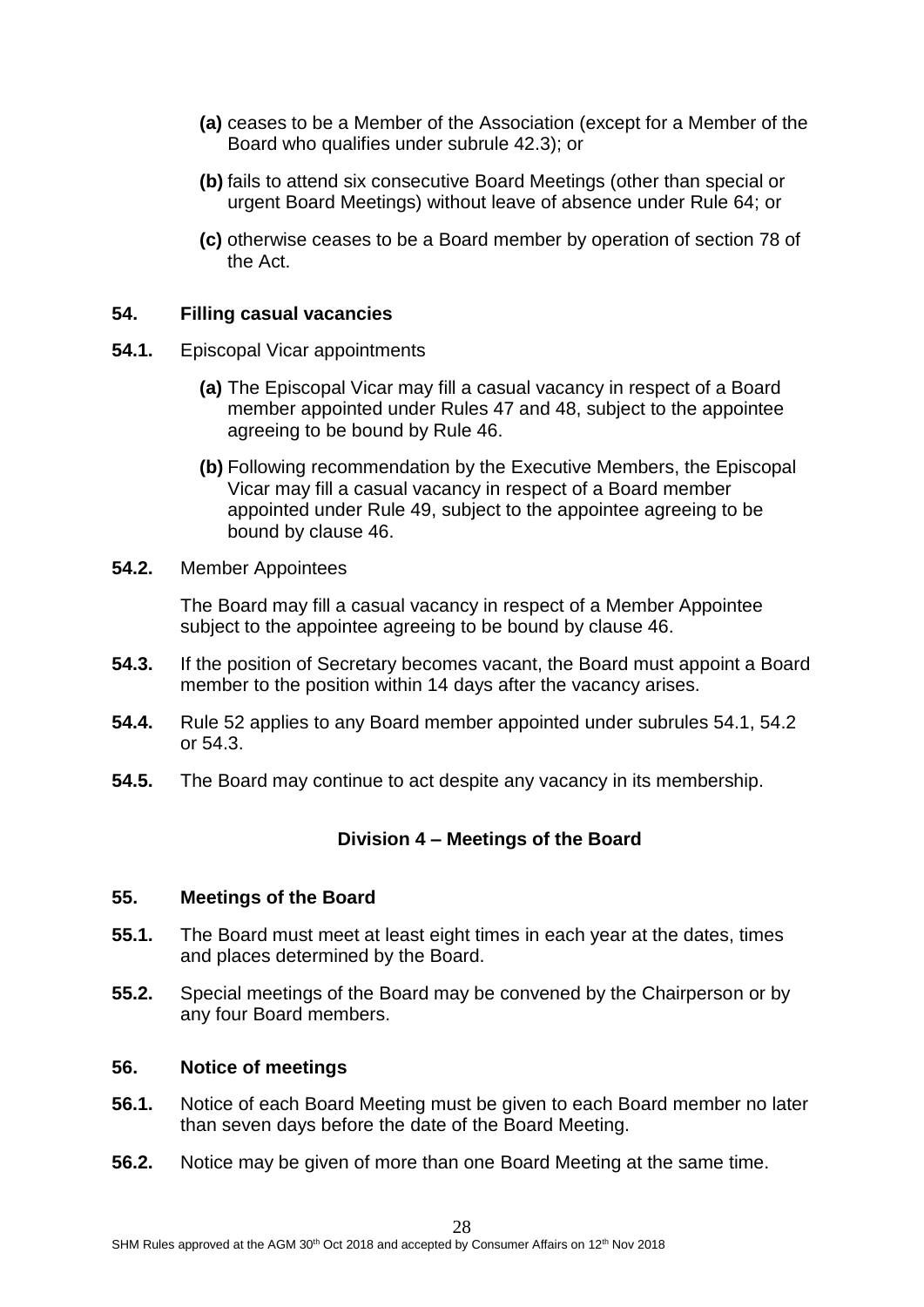- **56.3.** The notice must state the date, time and place of the Board Meeting.
- **56.4.** If a special Board Meeting is convened, the notice must include the general nature of the business to be transacted and no other business shall be transacted at such a meeting.

#### **57. Urgent meetings**

- **57.1.** In cases of urgency, a meeting can be held without notice being given in accordance with Rule 56, provided that as much notice as practicable is given to each the Board member by the quickest means practicable.
- **57.2.** Any resolution at the meeting must be passed by an absolute majority of the Board.
- **57.3.** The only business that may be conducted at an urgent meeting is the business for which the meeting is convened.

#### **58. Procedure and order of business**

- **58.1.** At a Board Meeting:
	- **(a)** the Chairperson, or in the Chairperson's absence or inability or unwillingness to act, the Vice Chairperson shall preside; or
	- **(b)** if the Chairperson or the Vice Chairperson are both absent or unable or unwilling to act, such one of the remaining Board members as may be chosen by the Board members present shall preside.
- **58.2.** The procedure to be followed at Board Meetings must be determined from time to time by the Board.
- **58.3.** The order of business may be determined by the Board members present at the meeting.

#### **59. Use of technology**

- **59.1.** A Board member who is not physically present at a Board Meeting may participate in the meeting by the use of technology that allows that Board member and the Board members present at the Board Meeting to clearly and simultaneously communicate with each other.
- **59.2.** For the purposes of this Part, a Board member participating in a Board Meeting as permitted under subrule 59.1 is taken to be present at the meeting and, if the Board member votes at the meeting, is taken to have voted in person.

#### **60. Quorum**

**60.1.** No business may be conducted at a Board Meeting unless a quorum is present.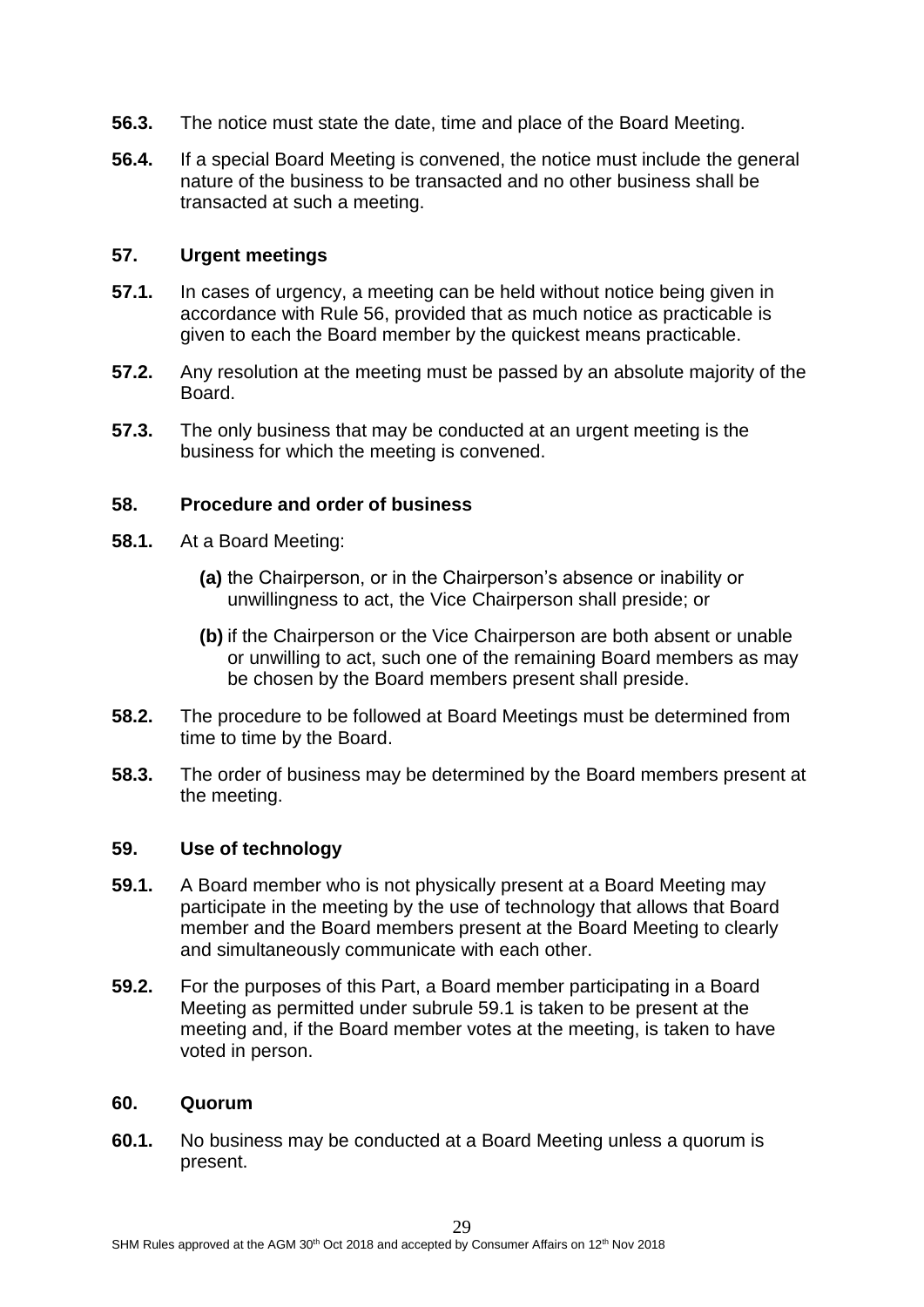- **60.2.** The quorum for a Board Meeting is the presence (in person or as allowed under Rule 59) of a majority of the Board members.
- **60.3.** If a quorum is not present within 30 minutes after the notified commencement time of a the Board Meeting –
	- **(a)** in the case of a special meeting the meeting lapses;
	- **(b)** in any other case the meeting must be adjourned to a date no later than 14 days after the adjournment and notice of the time, date and place to which the meeting is adjourned must be given in accordance with Rule 56.

#### **61. Voting**

- **61.1.** On any question arising at a Board Meeting, each Board member present at the meeting has one vote. In the event of an equality of votes on any question, the person presiding may exercise a second or casting vote.
- **61.2.** Voting shall be conducted by a show of hands or, if demanded by a Board member, by a poll taken in such manner as the person presiding at the meeting may determine.
- **61.3.** A motion is carried if a majority of the votes cast at the meeting are in favour of the motion.
- **61.4.** Subrule 61.3 does not apply to any motion or question which is required by these Rules to be passed by an absolute majority of the Board.
- **61.5.** Voting by proxy is not permitted.

#### **62. Conflict of interest**

- **62.1.** A Board member who has a material personal interest in a matter being considered at a Board Meeting must disclose the nature and extent of that interest to the Board and to the next General Meeting.
- **62.2.** The Board member
	- **(a)** must not be present while the matter is being considered at the meeting; and
	- **(b)** must not vote on the matter.
- **62.3.** This Rule does not apply to a material personal interest
	- **(a)** that exists only because the Board member belongs to a class of person for whose benefit the Association is established; or
	- **(b)** the Board member has in common with all, or a substantial portion of, the Members of the Association.

#### **63. Minutes of meeting**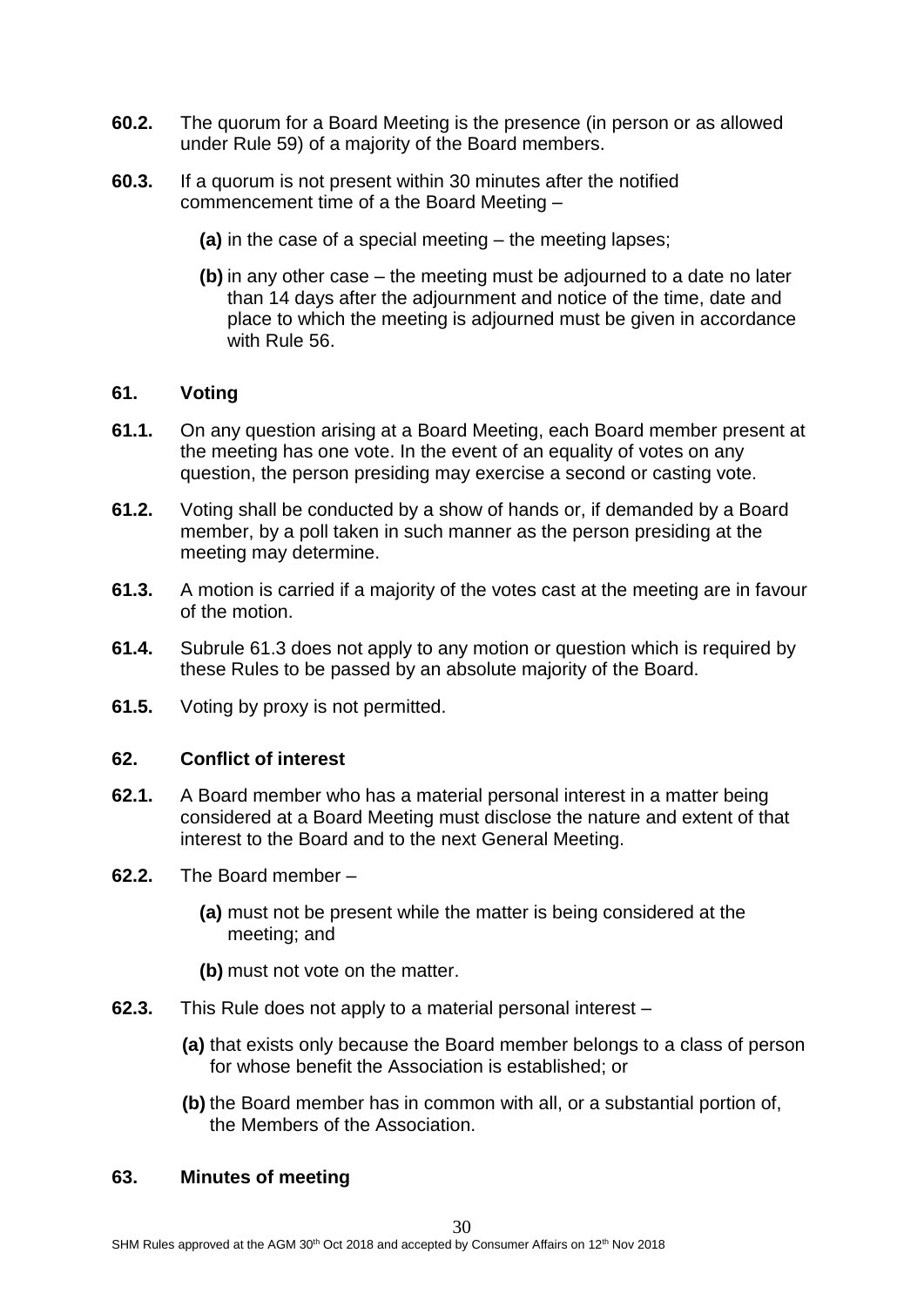- **63.1.** The Board must ensure that minutes are taken and kept of each Board Meeting.
- **63.2.** The minutes must record the following –

**(a)** the names of the Board members in attendance at the Board Meeting;

- **(b)** the business considered at the Board Meeting;
- **(c)** any resolution on which a vote is taken and the result of the vote; and
- **(d)** any material personal interest disclosed under Rule 62.

#### **64. Leave of absence**

- **64.1.** The Board may grant a Board member a leave of absence from Board Meetings for a period not exceeding six months.
- **64.2.** The Board must not grant leave of absence retrospectively unless it is satisfied that it was not feasible for the Board member to seek leave in advance.

# **PART 6 – FINANCIAL MATTERS**

#### **65. Funds**

- **65.1.** Subject to subrule 65.2, the funds of the Association shall be derived from government grants, donations and such other sources as the Board determines.
- **65.2.** The funds of the Association shall be applied solely in furtherance of its purposes as set out in Rule 2.2.

## **66. Management of funds**

- **66.1.** The Association must open accounts with financial institutions from which all expenditure of the Association is made and into which all of the Association's revenue is deposited, in accordance with the Sacred Heart Mission Investment Policy.
- **66.2.** Subject to any restrictions imposed by a General Meeting of the Association, the Board delegates expenditure on behalf of the Association through the Chief Executive Officer in accordance with the Delegated Authorities Policy of the Association.
- **66.3.** The Board authorises the Chief Executive Officer to expend funds on behalf of the Association (including by electronic funds transfer) in accordance with the Delegated Authorities Policy, without requiring approval from the Board for each item on which the funds are expended.
- **66.4.** All cheques, drafts, bills of exchange, promissory notes and other negotiable instruments must be authorised and signed by at least 2 persons, or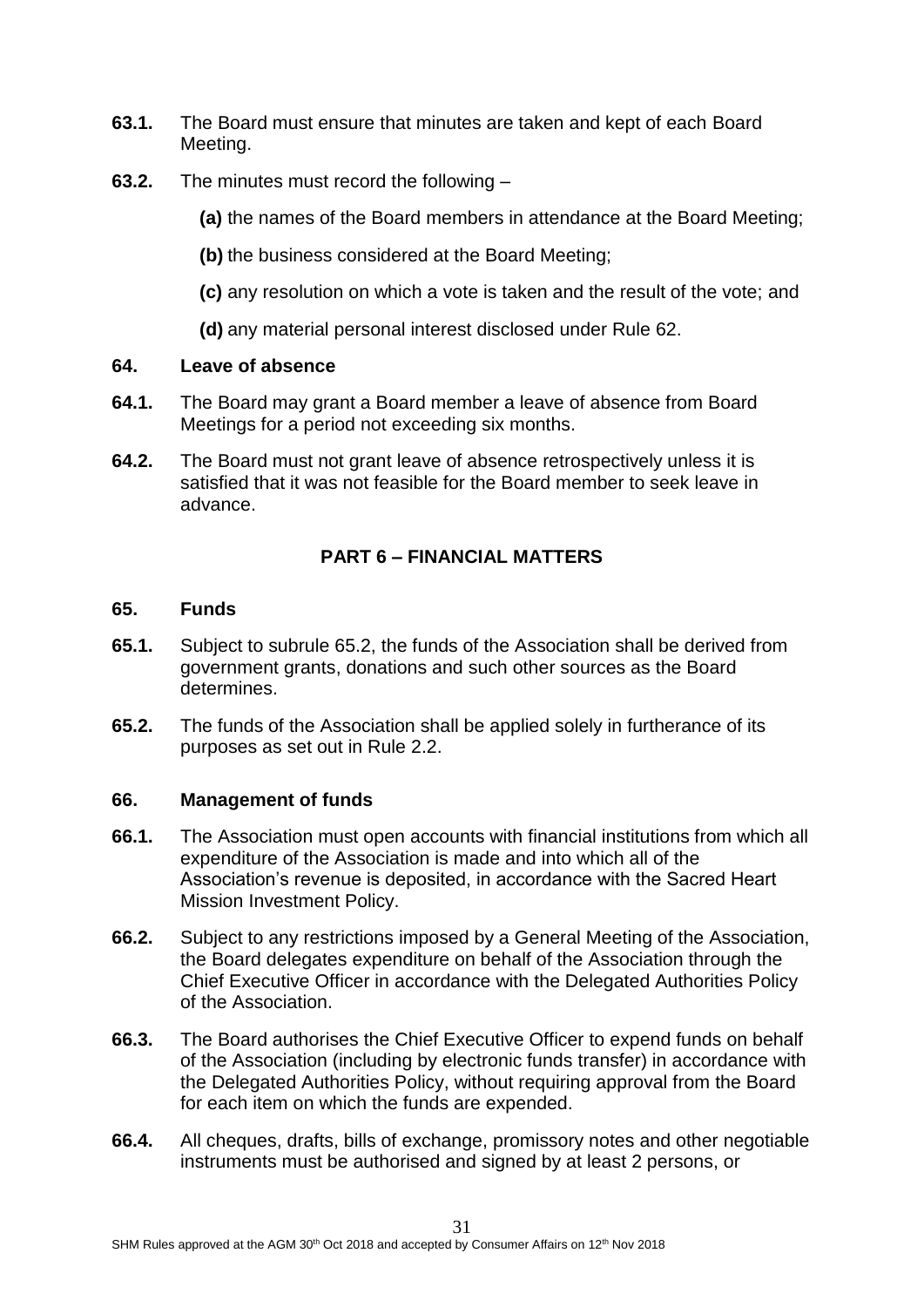electronically processed in accordance with the policies and procedures developed to ensure compliance with the Delegated Authorities Policy.

- **66.5.** All funds of the Association must be deposited into the financial accounts in accordance with the policies and procedures developed to ensure compliance with the Delegated Authorities Policy and the Investment Policy.
- **66.6.** With the approval of the Board, petty cash systems are maintained that ensure that all money paid into the float is accurately recorded at the time of the transaction in accordance with the policies and procedures developed to ensure compliance with the Delegated Authorities Policy.

## **67. Financial records**

- **67.1.** The Association must keep financial records that
	- **(a)** correctly record and explain its transactions, financial position and performance; and
	- **(b)** enable financial statements to be prepared as required by the Act.
- **67.2.** The Association must retain the financial records for seven years after the transactions covered by the records are completed.
- **67.3.** The Treasurer must keep in his or her custody, or under his or her control –

**(a)** the financial records of the current Financial year; and

**(b)** any other financial records as authorised by the Board.

## **68. Financial statements**

- **68.1.** For each Financial year, the Board must ensure that the requirements under the Act relating to the financial statements of the Association are met.
- **68.2.** Without limiting subrule 68.1, those requirements include
	- **(a)** the preparation of financial statements;
	- **(b)** if required, the review or auditing of the financial statements by the Board;
	- **(c)** the certification of the financial statements by the Board;
	- **(d)** the submission of financial statements to the annual general meeting of the Association;
	- **(e)** the lodgment with the Registrar of the financial statements and accompanying reports, certificates, statements and fee.

# **PART 7 – GENERAL MATTERS**

## **69. Registered Address**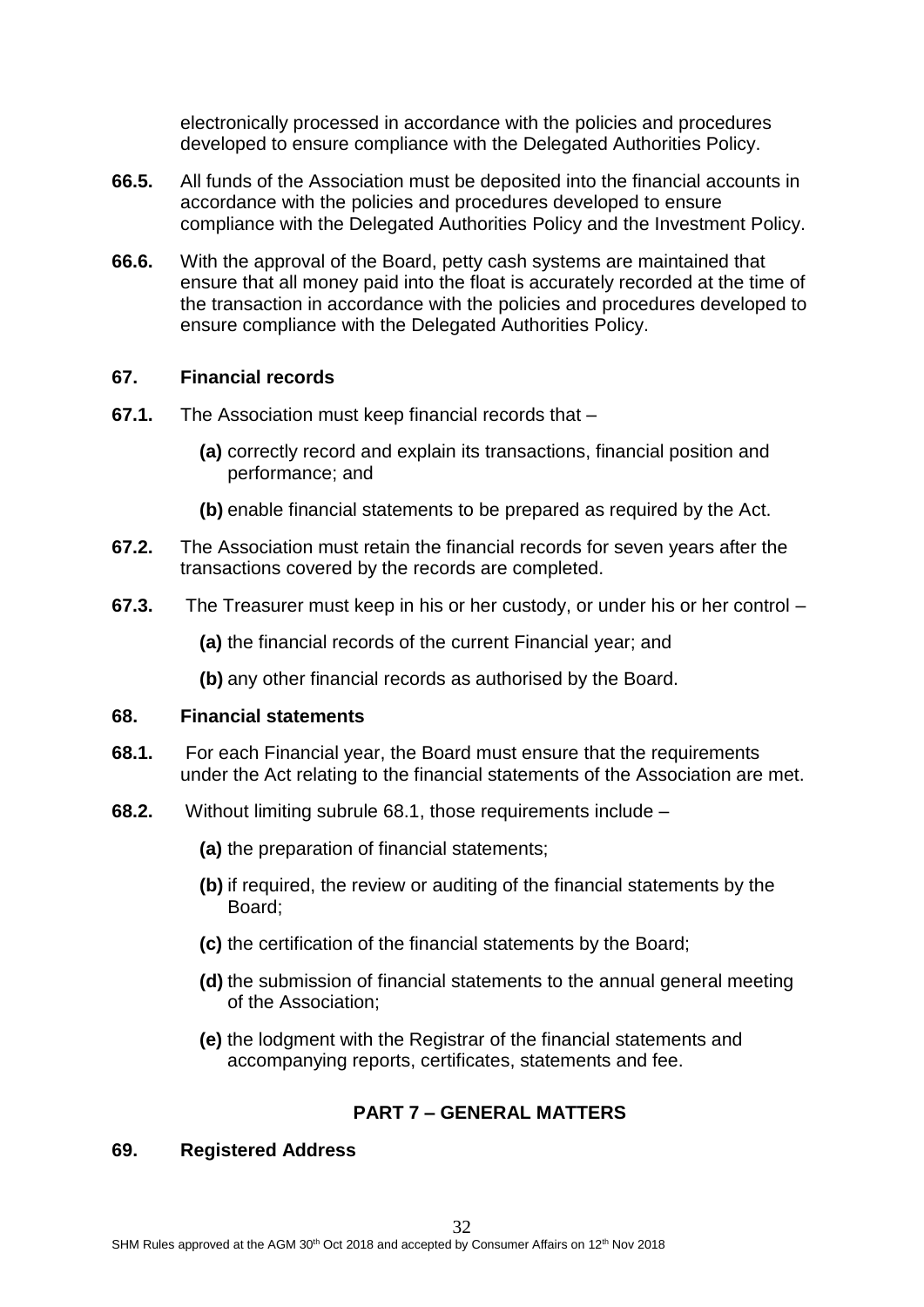**69.1.** The Registered Address of the Association is 87 Grey Street, St Kilda 3182, Victoria or such address as determined from time to time by resolution of the Board.

#### **70. Notice requirements**

- **70.1.** Any notice required to be given to a Member or a Board member under these Rules may be given –
	- **(a)** by handing the notice to the Member or Board member personally; or
	- **(b)** by sending it by post to the Member or Board member at the address recorded for the Member or Board member on the Register of Members; or
	- **(c)** by email or facsimile transmission if the Member has given the Association an email address or facsimile number for the purposes of receiving notices.
- **70.2.** Subrule 70.1 does not apply to notice given under Rule 57.
- **70.3.** Any notice required to be given to the Association or the Board may be given –
	- **(a)** by sending the notice by post to the Secretary at the Registered Address; or
	- **(b)** by leaving notice at the Registered Address; or
	- **(c)** if the Board determines that it is appropriate in the circumstances
		- **(i)** by email to the email address of the Association or the Secretary; or
		- **(ii)** by facsimile transmission to the facsimile number of the Association.

## **71. Custody and inspection of books and records**

- **71.1.** Members may on written request to the Secretary inspect free of charge
	- **(a)** the Register of Members;
	- **(b)** the minutes of General Meetings;
	- **(c)** subject to subrule 71.2, the financial records, books, securities and any other relevant document of the Association.
- **71.2.** The Board may refuse to permit a Member to inspect records of the Association that relate to confidential, personal, employment, commercial or legal matters or where to do so may be prejudicial to the interests of the Association.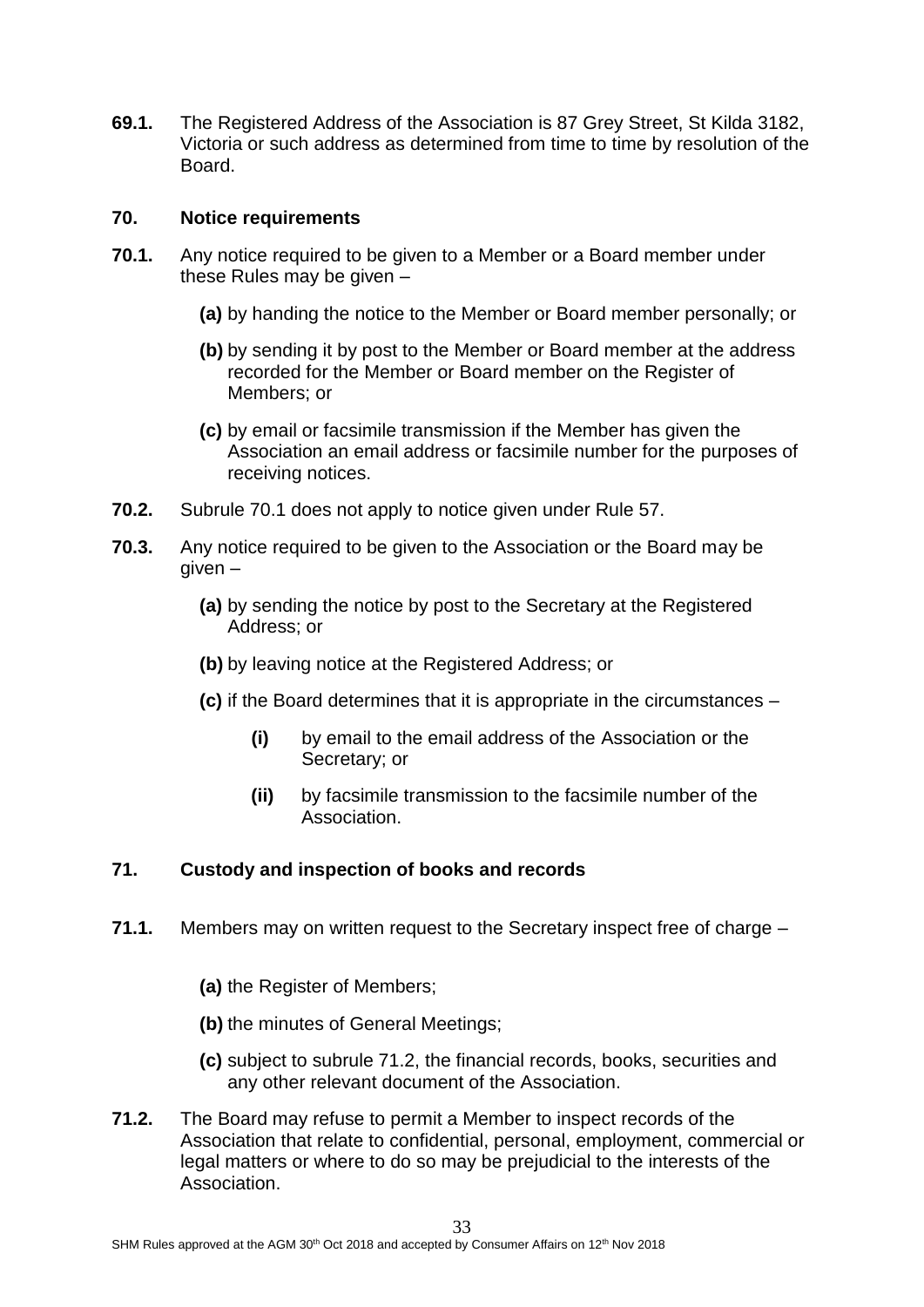- **71.3.** The Board must on request make copies of these Rules available to Members and applicants for membership free of charge.
- **71.4.** Subject to subrule 71.2, a Member may make a copy of any of the other records of the Association referred to in this Rule and the Association may charge a reasonable fee for provision of a copy of such a record.
- **71.5.** For the purposes of this Rule –

*Relevant documents* means the records and other documents, however compiled, recorded or stored, that relate to the incorporation and management of the Association and includes the following –

- **(a)** its membership records;
- **(b)** its financial statements;
- **(c)** its financial records;
- **(d)** records and documents relating to transactions, dealings, business or property of the Association.

#### **72. Winding up and cancellation**

- **72.1.** The Association may be wound up voluntarily by Special resolution.
- **72.2.** In the event of a winding up or the cancellation of the incorporation of the Association, the surplus assets of the Association must not be distributed to any Members or former Members of the Association.
- **72.3.** Subject to the Act and any court order made under section 133 of the Act, the surplus assets must be given to a body that has similar purposes to the Association and which is not carried on for profit or gain of its individual Members and which must be
	- **(a)** Registered under the Australian Charities and Not-for-profits Commission Act 2012 (Cth) if the Association had been: and
	- **(b)** Registered with the same charity sub-type as the Association had been.
- **72.4.** The body to which any surplus assets are to be given shall be determined by the Episcopal Vicar and approved by the Archbishop.
- **72.5.** If the Association is not required to maintain a gift fund, on winding up of the Association or revocation of the Association's deductible gift recipient endorsement (whichever is the earlier), any surplus gifts, fundraising contributions or money received because of them as set out in section 30- 125(6)(b) of the Income Tax Assessment Act 1997 (Cth) must be transferred to one or more funds, authorities or institutions determined according to clause 72.3 which is also endorsed as a deductible gift recipient on the same basis as the Association.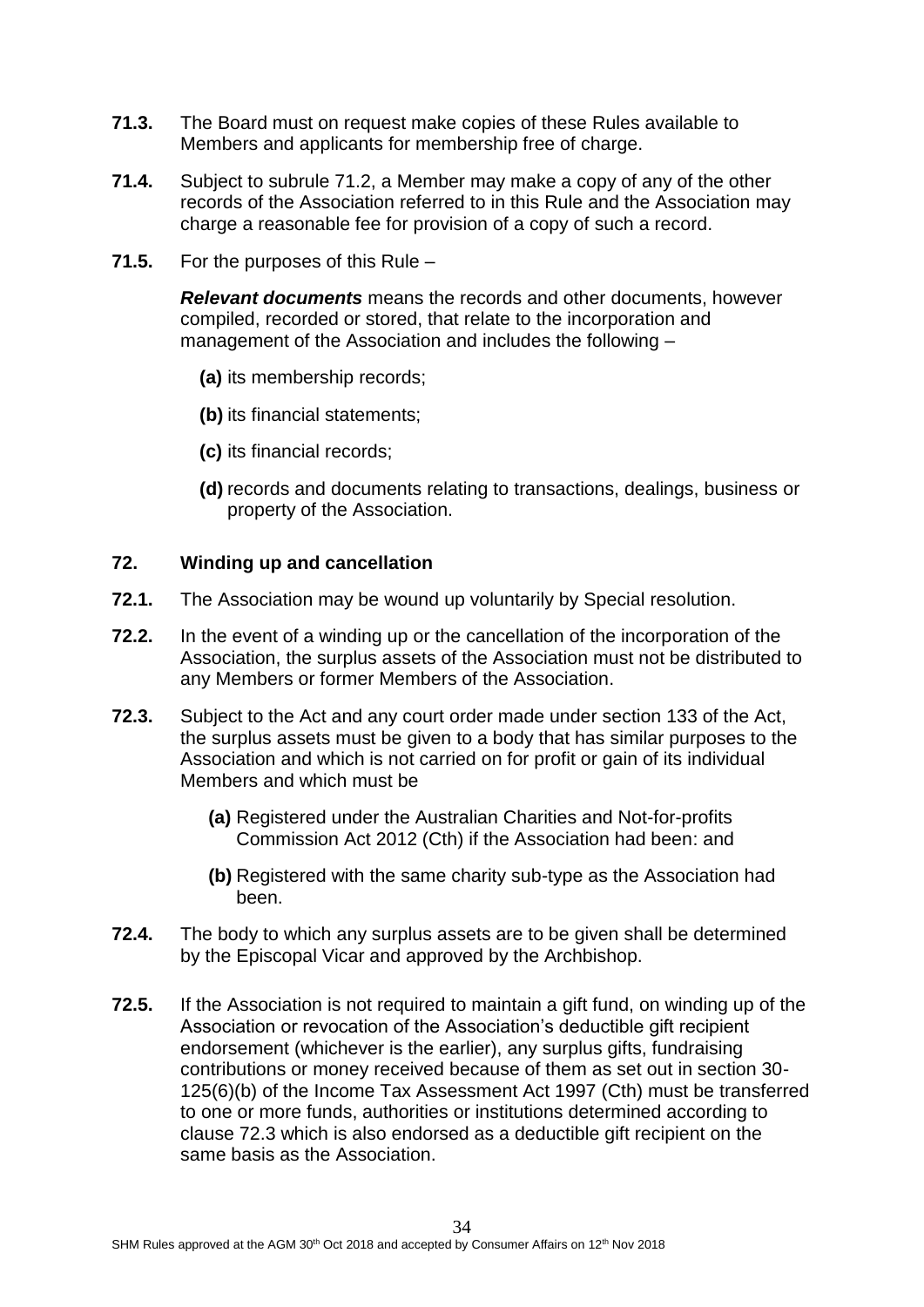# **73. Alteration of Rules**

These Rules must not be altered except by Special resolution of a General Meeting of the Association and with prior written approval of the Episcopal Vicar.

## **74. Auditor**

- **74.1.** The books and records of the Association shall be audited by a properly qualified auditor appointed by the Board.
- **74.2.** A Member of the Association may not be appointed as the auditor.
- **74.3.** The Board may fill any casual vacancy in the office of auditor and the person so appointed shall hold office until the conclusion of the annual general meeting next following the auditor's appointment.

## **75. Indemnity**

- **75.1.** The Association shall indemnify each of its office holders against any liability incurred in good faith by the office holder in the course of performing his or her duties as an office holder.
- **75.2.** The Board shall take out insurance for the purposes of subrule 75.1.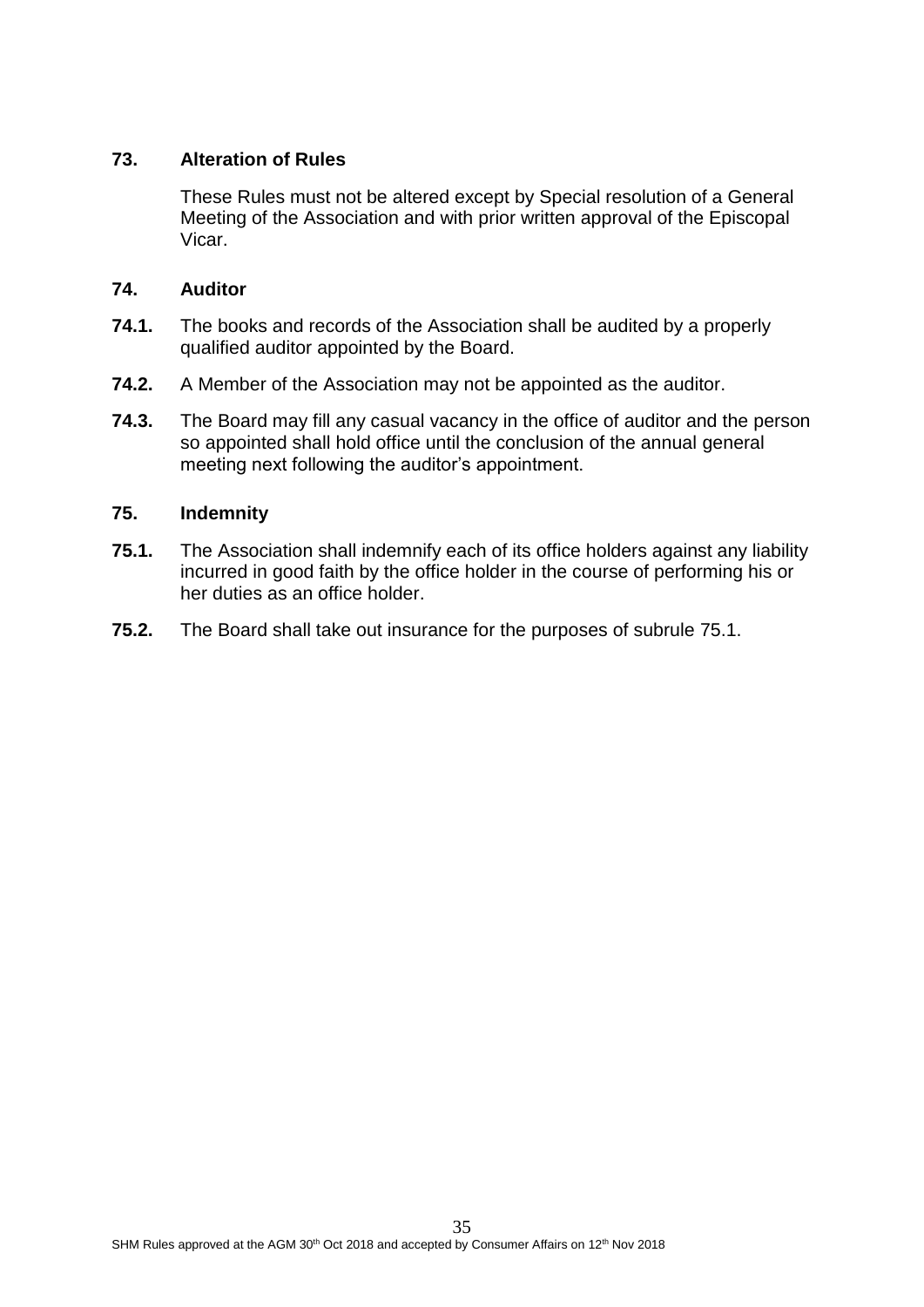# **SCHEDULE 1**

# **NOMINATION FORM MEMBERSHIP OF ASSOCIATION OF SACRED HEART MISSION INCORPORATED**

| (email) |  |  |
|---------|--|--|
|         |  |  |
|         |  |  |
|         |  |  |
|         |  |  |
|         |  |  |
|         |  |  |

- 1. wish to apply for membership of Sacred Heart Mission Incorporated;
- 2. support the Purposes of Sacred Heart Mission Incorporated; and
- 3. agree to comply with the Rules of Sacred Heart Mission Incorporated, in accordance with the Sacred Heart Mission Incorporated Rules of Association.

# **Signed**

**Date**: *Date*: *Contract***: <b>***CONTRACTE* 

\_\_\_\_\_\_\_\_\_\_\_\_\_\_\_\_\_\_\_\_\_\_\_\_\_\_\_\_\_\_\_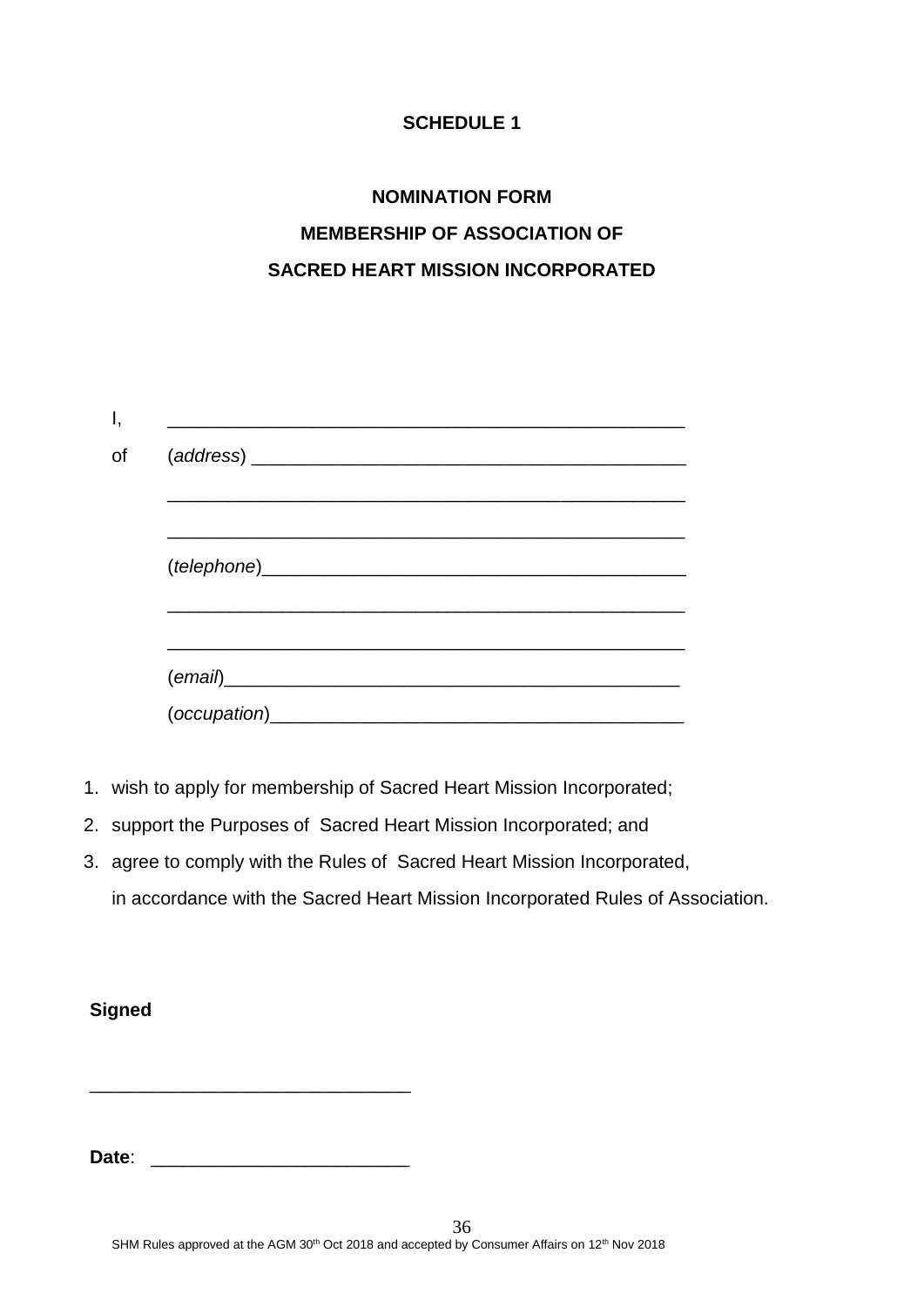# **SCHEDULE 2**

# **FORM OF APPOINTMENT OF PROXY**

| being a Member of Sacred Heart Mission Incorporated, (the "Association") hereby<br>appoint                                                           |
|------------------------------------------------------------------------------------------------------------------------------------------------------|
|                                                                                                                                                      |
| (full name)                                                                                                                                          |
| <b>of</b>                                                                                                                                            |
|                                                                                                                                                      |
| (address)                                                                                                                                            |
| being a Member of the Association, as my proxy to vote and speak on my behalf at<br>the General Meeting of the Association to be held on the  Day of |
| My proxy is authorised to vote:<br>] in favour of the resolution (please specify which resolution(s) if more than one)                               |
| against the resolution (please specify which resolution(s) if more than one)                                                                         |
| [ ] as he/she sees fit (please specify which resolution (s) if more than one)                                                                        |
|                                                                                                                                                      |
|                                                                                                                                                      |